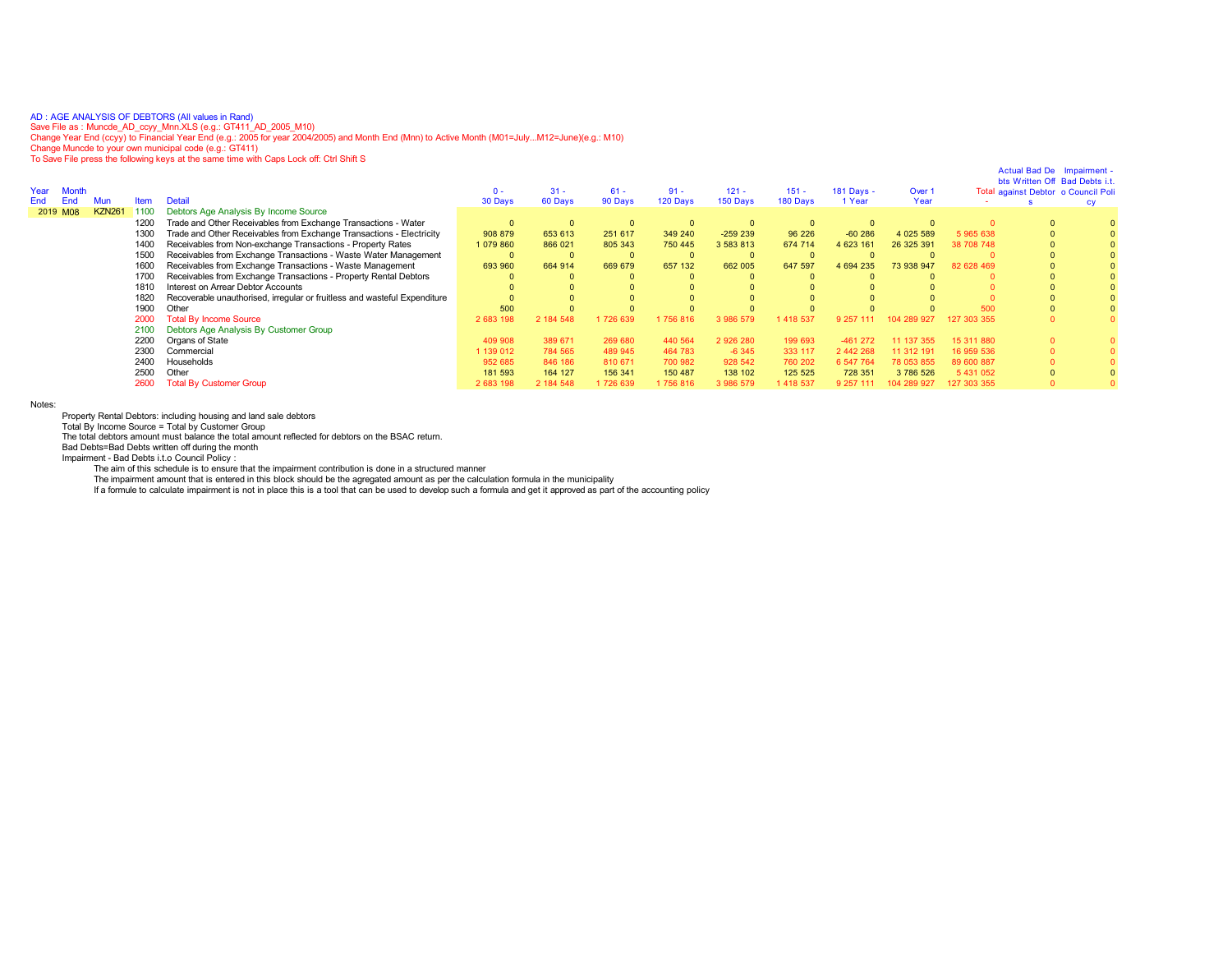# Year End Month End Mun

# **0 1 <sup>9</sup> M08 Feb KZN26 <sup>1</sup>**

|      |                                                                                                |              |                                                                                                                                        | $0 -$          | $31 -$               | $61 -$               | $91 -$               | $121 -$               | $151 -$                    | 181 Days -            | Over 1                     |                | Actual Bad De<br>bts Written Off Bad Debts i.t.<br>Total against Debtor o Council Pol | Impairment |
|------|------------------------------------------------------------------------------------------------|--------------|----------------------------------------------------------------------------------------------------------------------------------------|----------------|----------------------|----------------------|----------------------|-----------------------|----------------------------|-----------------------|----------------------------|----------------|---------------------------------------------------------------------------------------|------------|
| Code | <b>Select Category for each block</b>                                                          | <b>Item</b>  | <b>Detail</b>                                                                                                                          | 30 Days        | 60 Days              | 90 Days              | 120 Days             | 150 Days              | 180 Days                   | 1 Year                | Year                       |                | s.                                                                                    | <b>CV</b>  |
| 2227 | National: Public Works                                                                         | 1100         | Debtors Age Analysis By Income Source                                                                                                  |                |                      |                      |                      |                       |                            |                       |                            |                |                                                                                       |            |
|      | National: Public Works<br>National: Public Works                                               | 1200<br>1300 | Trade and Other Receivables from Exchange Transactions - Water<br>Trade and Other Receivables from Exchange Transactions - Electricity |                | $\Omega$             | 0<br>$\Omega$        | $\Omega$             | 0<br>$\Omega$         | $\mathbf 0$<br>$\Omega$    | $\Omega$              | $\overline{0}$<br>$\Omega$ |                | $\overline{0}$<br>$\Omega$                                                            |            |
|      | National: Public Works                                                                         | 1400         | Receivables from Non-exchange Transactions - Property Rates                                                                            |                | $\Omega$             | $\Omega$             | $\Omega$             | $\Omega$              | $\Omega$                   | $\Omega$              | $\Omega$                   |                | $\Omega$                                                                              |            |
|      | National: Public Works                                                                         | 1500         | Receivables from Exchange Transactions - Waste Water Management                                                                        |                | $\Omega$             | $\Omega$             | $\Omega$             | $\Omega$              | $\Omega$                   | $\Omega$              | $\Omega$                   |                | $\Omega$                                                                              |            |
|      | National: Public Works                                                                         | 1600         | Receivables from Exchange Transactions - Waste Management                                                                              |                |                      | $\Omega$             | $\Omega$             |                       | $\Omega$                   | $\Omega$              | $\Omega$                   |                | $\Omega$                                                                              |            |
|      | National: Public Works                                                                         | 1700         | Receivables from Exchange Transactions - Property Rental Debtors                                                                       |                |                      |                      |                      |                       | $\Omega$                   | $\Omega$              | $\Omega$                   |                |                                                                                       |            |
|      | National: Public Works                                                                         | 1810         | Interest on Arrear Debtor Accounts                                                                                                     |                |                      |                      |                      |                       |                            |                       |                            |                |                                                                                       |            |
|      | National: Public Works                                                                         | 1820         | Recoverable unauthorised, irregular or fruitless and wasteful Expenditure                                                              |                |                      |                      |                      |                       | $\Omega$                   |                       | $\Omega$                   |                |                                                                                       |            |
|      | National: Public Works                                                                         | 1900         | Other                                                                                                                                  |                | $\Omega$             | $\Omega$             | $\Omega$             |                       | $\Omega$                   | $\Omega$              | $\Omega$                   |                | $\Omega$                                                                              |            |
|      | National: Public Works                                                                         | 2000         | <b>Total By Income Source</b>                                                                                                          |                |                      |                      |                      |                       |                            |                       |                            |                |                                                                                       |            |
| 2256 | Provincial: Public Works, Roads and Transport                                                  | 1100         | Debtors Age Analysis By Income Source                                                                                                  |                |                      |                      |                      |                       |                            |                       |                            |                |                                                                                       |            |
|      | Provincial: Public Works, Roads and Transport<br>Provincial: Public Works, Roads and Transport | 1200<br>1300 | Trade and Other Receivables from Exchange Transactions - Water<br>Trade and Other Receivables from Exchange Transactions - Electricity | $\Omega$       |                      |                      |                      |                       | $\overline{0}$<br>$\Omega$ |                       | $\overline{0}$             |                |                                                                                       |            |
|      | Provincial: Public Works, Roads and Transport                                                  | 1400         | Receivables from Non-exchange Transactions - Property Rates                                                                            |                |                      |                      |                      |                       | $\Omega$                   |                       |                            |                |                                                                                       |            |
|      | Provincial: Public Works, Roads and Transport                                                  | 1500         | Receivables from Exchange Transactions - Waste Water Management                                                                        |                |                      | $\Omega$             | $\Omega$             | $\Omega$              | $\Omega$                   | $\Omega$              | $\sqrt{ }$                 |                | $\Omega$                                                                              |            |
|      | Provincial: Public Works, Roads and Transport                                                  | 1600         | Receivables from Exchange Transactions - Waste Management                                                                              | $\Omega$       | $\Omega$             | $\Omega$             | $\Omega$             | $\Omega$              | $\Omega$                   | $\Omega$              | $\sqrt{ }$                 |                | $\Omega$                                                                              |            |
|      | Provincial: Public Works, Roads and Transport                                                  | 1700         | Receivables from Exchange Transactions - Property Rental Debtors                                                                       |                |                      | $\Omega$             | $\Omega$             |                       | $\Omega$                   | $\Omega$              | $\Omega$                   |                |                                                                                       |            |
|      | Provincial: Public Works, Roads and Transport                                                  | 1810         | Interest on Arrear Debtor Accounts                                                                                                     |                |                      | $\Omega$             |                      |                       | $\Omega$                   |                       | $\Omega$                   |                |                                                                                       |            |
|      | Provincial: Public Works, Roads and Transport                                                  | 1820         | Recoverable unauthorised, irregular or fruitless and wasteful Expenditure                                                              |                |                      | $\Omega$             |                      |                       | $\Omega$                   | $\Omega$              | $\Omega$                   |                |                                                                                       |            |
|      | Provincial: Public Works, Roads and Transport                                                  | 1900         | Other                                                                                                                                  |                | $\Omega$             | $\Omega$             | $\Omega$             | $\Omega$              | $\Omega$                   | $\Omega$              | $\Omega$                   |                | $\Omega$                                                                              |            |
|      | Provincial: Public Works, Roads and Transport                                                  | 2000         | <b>Total By Income Source</b>                                                                                                          |                |                      | $\Omega$             | $\Omega$             |                       | $\Omega$                   | $\Omega$              |                            |                |                                                                                       |            |
| 2228 | National: Rural Development and Land Reform<br>National: Rural Development and Land Reform     | 1100<br>1200 | Debtors Age Analysis By Income Source<br>Trade and Other Receivables from Exchange Transactions - Water                                | $\Omega$       | $\Omega$             | $\Omega$             | $\Omega$             | $\Omega$              | $\Omega$                   | $\Omega$              | $\Omega$                   |                |                                                                                       |            |
|      | National: Rural Development and Land Reform                                                    | 1300         | Trade and Other Receivables from Exchange Transactions - Electricity                                                                   | 190 814        | 171 376              | 48 845               | 227 358              | 34 840                | 32 273                     | $-951748$             | 1 529 408                  | 1 283 165      |                                                                                       |            |
|      | National: Rural Development and Land Reform                                                    | 1400         | Receivables from Non-exchange Transactions - Property Rates                                                                            | 185 535        | 185 658              | 188 198              | 182 392              | 2 862 269             | 138 783                    | 372 671               | 8 007 449                  | 12 122 955     |                                                                                       |            |
|      | National: Rural Development and Land Reform                                                    | 1500         | Receivables from Exchange Transactions - Waste Water Management                                                                        | $\Omega$       | $\Omega$             | $\Omega$             | $\Omega$             | $\sqrt{ }$            | $\Omega$                   | $\Omega$              | $\Omega$                   |                |                                                                                       |            |
|      | National: Rural Development and Land Reform                                                    | 1600         | Receivables from Exchange Transactions - Waste Management                                                                              | 33 560         | 32 638               | 32 638               | 30 814               | 29 171                | 28 638                     | 117 804               | 1 600 498                  | 1 905 760      |                                                                                       |            |
|      | National: Rural Development and Land Reform                                                    | 1700         | Receivables from Exchange Transactions - Property Rental Debtors                                                                       | $\Omega$       | $\Omega$             | $\Omega$             | $\Omega$             | $\Omega$              | $\Omega$                   | $\Omega$              | $\Omega$                   |                |                                                                                       |            |
|      | National: Rural Development and Land Reform                                                    | 1810         | Interest on Arrear Debtor Accounts                                                                                                     | $\Omega$       | $\Omega$             | $\Omega$             | $\Omega$             | $\Omega$              | $\Omega$                   | $\Omega$              | $\Omega$                   |                |                                                                                       |            |
|      | National: Rural Development and Land Reform                                                    | 1820         | Recoverable unauthorised, irregular or fruitless and wasteful Expenditure                                                              |                | $\Omega$             | $\Omega$             | $\Omega$             | $\Omega$              | $\Omega$                   | $\Omega$              | $\Omega$                   |                |                                                                                       |            |
|      | National: Rural Development and Land Reform<br>National: Rural Development and Land Reform     | 1900<br>2000 | Other<br><b>Total By Income Source</b>                                                                                                 | 409 908        | $\Omega$<br>389 671  | $\Omega$<br>269 680  | $\Omega$<br>440 564  | $\Omega$<br>2 926 280 | $\overline{0}$<br>199 693  | $\Omega$<br>$-461272$ | $\Omega$<br>11 137 355     | 15 3 11<br>880 |                                                                                       |            |
| ???? |                                                                                                | 1100         | Debtors Age Analysis By Income Source                                                                                                  |                |                      |                      |                      |                       |                            |                       |                            |                |                                                                                       |            |
|      |                                                                                                | 1200         | Trade and Other Receivables from Exchange Transactions - Water                                                                         | $\overline{0}$ | $\Omega$             | $\mathbf{0}$         | $\overline{0}$       | $\Omega$              | $\overline{0}$             | $\Omega$              | $\Omega$                   |                | $\Omega$                                                                              |            |
|      |                                                                                                | 1300         | Trade and Other Receivables from Exchange Transactions - Electricity                                                                   | $\mathbf 0$    | $\mathbf{0}$         | $\mathbf{0}$         | $\overline{0}$       | $\mathbf 0$           | $\overline{0}$             |                       | $\mathbf 0$                |                |                                                                                       |            |
|      |                                                                                                | 1400         | Receivables from Non-exchange Transactions - Property Rates                                                                            |                |                      |                      |                      |                       | $\Omega$                   |                       |                            |                |                                                                                       |            |
|      |                                                                                                | 1500         | Receivables from Exchange Transactions - Waste Water Management                                                                        |                |                      |                      |                      |                       | $\Omega$                   |                       |                            |                |                                                                                       |            |
|      |                                                                                                | 1600         | Receivables from Exchange Transactions - Waste Management                                                                              |                | $\Omega$             | $\Omega$             | $\Omega$             | $\Omega$              | $\Omega$                   | $\Omega$              | $\sqrt{ }$                 |                |                                                                                       |            |
|      |                                                                                                | 1700         | Receivables from Exchange Transactions - Property Rental Debtors                                                                       |                | $\Omega$<br>$\Omega$ | $\Omega$<br>$\Omega$ | $\Omega$<br>$\Omega$ | $\Omega$<br>$\Omega$  | $\Omega$<br>$\Omega$       | $\Omega$<br>$\Omega$  | $\Omega$<br>$\Omega$       |                | $\Omega$<br>$\Omega$                                                                  |            |
|      |                                                                                                | 1810<br>1820 | Interest on Arrear Debtor Accounts<br>Recoverable unauthorised, irregular or fruitless and wasteful Expenditure                        |                |                      | $\Omega$             | $\Omega$             |                       | $\Omega$                   | $\Omega$              | $\Omega$                   |                | $\Omega$                                                                              |            |
|      |                                                                                                | 1900         | Other                                                                                                                                  |                | $\Omega$             | $\Omega$             | $\Omega$             |                       | $\Omega$                   | $\Omega$              | $\Omega$                   |                | $\Omega$                                                                              |            |
|      |                                                                                                | 2000         | <b>Total By Income Source</b>                                                                                                          |                |                      | $\Omega$             |                      |                       | $\Omega$                   |                       |                            |                |                                                                                       |            |
| ???? |                                                                                                | 1100         | Debtors Age Analysis By Income Source                                                                                                  |                |                      |                      |                      |                       |                            |                       |                            |                |                                                                                       |            |
|      |                                                                                                | 1200         | Trade and Other Receivables from Exchange Transactions - Water                                                                         | $\Omega$       | $\Omega$             | $\Omega$             | $\Omega$             | n                     | $\Omega$                   | $\Omega$              | $\Omega$                   |                | $\Omega$                                                                              |            |
|      |                                                                                                | 1300         | Trade and Other Receivables from Exchange Transactions - Electricity                                                                   |                |                      | $\Omega$             |                      | $\Omega$              | $\Omega$                   | $\Omega$              | $\Omega$                   |                | $\Omega$                                                                              |            |
|      |                                                                                                | 1400         | Receivables from Non-exchange Transactions - Property Rates                                                                            |                |                      |                      |                      |                       | $\Omega$                   | $\Omega$              | $\Omega$                   |                |                                                                                       |            |
|      |                                                                                                | 1500         | Receivables from Exchange Transactions - Waste Water Management                                                                        |                |                      |                      |                      |                       | $\Omega$                   | $\Omega$              | $\Omega$                   |                |                                                                                       |            |
|      |                                                                                                | 1600<br>1700 | Receivables from Exchange Transactions - Waste Management<br>Receivables from Exchange Transactions - Property Rental Debtors          |                |                      | $\Omega$             |                      |                       | $\Omega$<br>$\Omega$       | $\Omega$<br>$\Omega$  | $\Omega$<br>$\Omega$       |                |                                                                                       |            |
|      |                                                                                                | 1810         | Interest on Arrear Debtor Accounts                                                                                                     |                |                      | $\Omega$             |                      |                       | $\Omega$                   | $\Omega$              | $\Omega$                   |                |                                                                                       |            |
|      |                                                                                                | 1820         | Recoverable unauthorised, irregular or fruitless and wasteful Expenditure                                                              |                |                      | $\Omega$             |                      |                       | $\Omega$                   | $\Omega$              | $\Omega$                   |                | $\Omega$                                                                              |            |
|      |                                                                                                | 1900         | Other                                                                                                                                  |                | $\Omega$             | $\Omega$             |                      |                       | $\Omega$                   | $\Omega$              | $\Omega$                   |                | $\Omega$                                                                              |            |
|      |                                                                                                | 2000         | <b>Total By Income Source</b>                                                                                                          |                |                      |                      |                      |                       |                            |                       |                            |                |                                                                                       |            |
| ???? |                                                                                                | 1100         | Debtors Age Analysis By Income Source                                                                                                  |                |                      |                      |                      |                       |                            |                       |                            |                |                                                                                       |            |
|      |                                                                                                | 1200         | Trade and Other Receivables from Exchange Transactions - Water                                                                         | $\Omega$       | $\Omega$             | $\Omega$             | $\Omega$             |                       | $\Omega$                   | $\Omega$              | $\Omega$                   |                |                                                                                       |            |
|      |                                                                                                | 1300         | Trade and Other Receivables from Exchange Transactions - Electricity                                                                   |                |                      | $\Omega$             | $\Omega$             |                       | $\Omega$                   | $\Omega$              | $\Omega$                   |                | $\Omega$                                                                              |            |
|      |                                                                                                | 1400<br>1500 | Receivables from Non-exchange Transactions - Property Rates<br>Receivables from Exchange Transactions - Waste Water Management         |                |                      | $\Omega$             | $\mathbf{0}$         |                       | $\mathbf 0$                | $\Omega$              | $\Omega$                   |                |                                                                                       |            |
|      |                                                                                                | 1600         | Receivables from Exchange Transactions - Waste Management                                                                              |                |                      |                      |                      |                       | $\Omega$                   |                       |                            |                |                                                                                       |            |
|      |                                                                                                | 1700         | Receivables from Exchange Transactions - Property Rental Debtors                                                                       |                | $\Omega$             | $\Omega$             | $\Omega$             |                       | $\Omega$                   | $\Omega$              | $\Omega$                   |                |                                                                                       |            |
|      |                                                                                                | 1810         | Interest on Arrear Debtor Accounts                                                                                                     |                | $\Omega$             | $\Omega$             | $\Omega$             | $\Omega$              | $\Omega$                   | $\Omega$              | $\Omega$                   |                | $\Omega$                                                                              |            |
|      |                                                                                                | 1820         | Recoverable unauthorised, irregular or fruitless and wasteful Expenditure                                                              |                | $\Omega$             | $\Omega$             | $\Omega$             | $\Omega$              | $\Omega$                   | $\Omega$              | $\Omega$                   |                |                                                                                       |            |
|      |                                                                                                | 1900         | Other                                                                                                                                  |                | $\Omega$             | $\overline{0}$       | $\Omega$             |                       | $\overline{0}$             | $\Omega$              | $\Omega$                   |                |                                                                                       |            |
|      |                                                                                                | 2000         | <b>Total By Income Source</b>                                                                                                          |                |                      |                      |                      |                       |                            |                       |                            |                |                                                                                       |            |
| ???? |                                                                                                | 1100         | Debtors Age Analysis By Income Source                                                                                                  |                |                      |                      |                      |                       |                            |                       |                            |                |                                                                                       |            |
|      |                                                                                                | 1200         | Trade and Other Receivables from Exchange Transactions - Water                                                                         | $\Omega$       | $\Omega$             | $\Omega$             | $\Omega$             | $\Omega$              | $\Omega$                   | $\Omega$              | $\Omega$                   |                | $\Omega$                                                                              |            |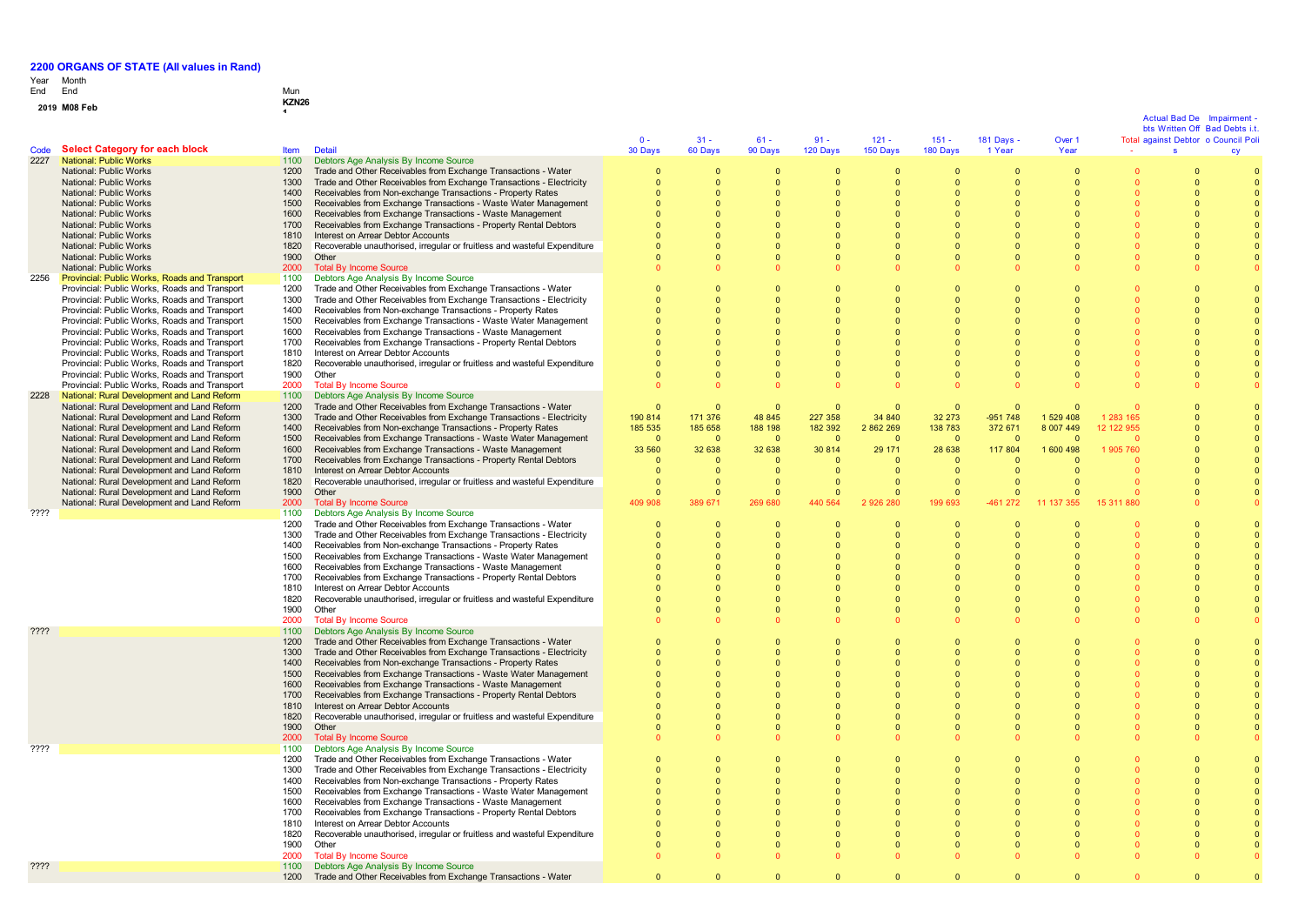# Year End Month End Mun

# **0 1 <sup>9</sup> M08 Feb KZN26 <sup>1</sup>**

 $\mathbf{0}$ 

|                                     |              |                                                                                                                                |                         |                          |                                  |                         |                          |                              |                         |                      |          | Actual Bad De | Impairment<br>bts Written Off Bad Debts i.t. |
|-------------------------------------|--------------|--------------------------------------------------------------------------------------------------------------------------------|-------------------------|--------------------------|----------------------------------|-------------------------|--------------------------|------------------------------|-------------------------|----------------------|----------|---------------|----------------------------------------------|
|                                     |              |                                                                                                                                | $0 -$                   | $31 -$                   | $61 -$                           | $91 -$                  | $121 -$                  | $151 -$                      | 181 Days -              | Over 1               |          |               | Total against Debtor o Council Pol           |
| Code Select Category for each block | <b>Item</b>  | <b>Detail</b>                                                                                                                  | 30 Days                 | 60 Days                  | 90 Days                          | 120 Days                | 150 Days                 | 180 Days                     | 1 Year                  | Year                 |          | s             |                                              |
|                                     | 1300         | Trade and Other Receivables from Exchange Transactions - Electricity                                                           | $\Omega$                | $\Omega$                 | $\Omega$                         | $\Omega$                | $\Omega$                 | $\Omega$                     | $\Omega$                | $\Omega$             |          |               |                                              |
|                                     | 1400<br>1500 | Receivables from Non-exchange Transactions - Property Rates<br>Receivables from Exchange Transactions - Waste Water Management | $\mathbf 0$<br>$\Omega$ | $\mathbf{0}$<br>$\Omega$ | $\overline{0}$<br>$\overline{0}$ | $\mathbf 0$<br>$\Omega$ | $\mathbf{0}$<br>$\Omega$ | $\mathbf{0}$<br>$\Omega$     | $\mathbf 0$<br>$\Omega$ | $\Omega$<br>$\Omega$ |          | $\Omega$      |                                              |
|                                     | 1600         | Receivables from Exchange Transactions - Waste Management                                                                      | $\Omega$                | $\Omega$                 | $\Omega$                         | $\Omega$                | $\Omega$                 | $\Omega$                     | $\Omega$                | $\Omega$             |          | $\Omega$      |                                              |
|                                     | 1700         | Receivables from Exchange Transactions - Property Rental Debtors                                                               |                         | $\Omega$                 | $\overline{0}$                   |                         | $\Omega$                 | $\Omega$                     | $\Omega$                | $\Omega$             |          | $\Omega$      |                                              |
|                                     | 1810         | Interest on Arrear Debtor Accounts                                                                                             |                         | $\Omega$                 | $\Omega$                         |                         | $\Omega$                 | $\Omega$                     | $\Omega$                | $\Omega$             |          | $\Omega$      |                                              |
|                                     | 1820         | Recoverable unauthorised, irregular or fruitless and wasteful Expenditure                                                      |                         | $\mathbf{0}$             | $\overline{0}$                   |                         | $\overline{0}$           | $\mathbf{0}$                 | $\overline{0}$          | $\Omega$             | $\Omega$ | $\Omega$      |                                              |
|                                     | 1900         | Other                                                                                                                          |                         | $\Omega$                 | $\Omega$                         | $\Omega$                | $\Omega$                 | $\Omega$                     | $\Omega$                | $\Omega$             | $\Omega$ | $\Omega$      |                                              |
|                                     | 2000         | <b>Total By Income Source</b>                                                                                                  | $\Omega$                | $\Omega$                 | $\Omega$                         |                         |                          | $\Omega$                     | $\Omega$                |                      | $\Omega$ |               |                                              |
| ????                                | 1100<br>1200 | Debtors Age Analysis By Income Source<br>Trade and Other Receivables from Exchange Transactions - Water                        | $\Omega$                | $\Omega$                 | $\Omega$                         | $\Omega$                | $\Omega$                 | $\Omega$                     | $\Omega$                |                      |          |               |                                              |
|                                     | 1300         | Trade and Other Receivables from Exchange Transactions - Electricity                                                           | $\Omega$                | $\mathbf{0}$             | $\Omega$                         |                         | $\Omega$                 | $\overline{0}$               | $\Omega$                |                      |          |               |                                              |
|                                     | 1400         | Receivables from Non-exchange Transactions - Property Rates                                                                    |                         | $\Omega$                 | $\Omega$                         |                         | $\Omega$                 | $\Omega$                     | $\Omega$                |                      |          |               |                                              |
|                                     | 1500         | Receivables from Exchange Transactions - Waste Water Management                                                                | $\Omega$                | $\Omega$                 | $\Omega$                         | $\Omega$                | $\Omega$                 | $\Omega$                     | $\Omega$                |                      |          |               |                                              |
|                                     | 1600         | Receivables from Exchange Transactions - Waste Management                                                                      | $\Omega$                | $\Omega$                 | $\Omega$                         | $\Omega$                | $\Omega$                 | $\Omega$                     | $\Omega$                | $\Omega$             |          |               |                                              |
|                                     | 1700         | Receivables from Exchange Transactions - Property Rental Debtors                                                               | $\Omega$                | $\Omega$                 | $\Omega$                         | $\Omega$                | $\Omega$                 | $\Omega$                     | $\sqrt{ }$              |                      |          |               |                                              |
|                                     | 1810<br>1820 | Interest on Arrear Debtor Accounts<br>Recoverable unauthorised, irregular or fruitless and wasteful Expenditure                | $\Omega$                | $\Omega$<br>$\Omega$     | $\Omega$<br>$\overline{0}$       |                         | $\Omega$<br>$\Omega$     | $\mathbf{0}$<br>$\mathbf{0}$ | $\Omega$<br>$\Omega$    |                      |          |               |                                              |
|                                     | 1900         | Other                                                                                                                          |                         | $\mathbf{0}$             | $\overline{0}$                   | $\Omega$                | $\Omega$                 | $\mathbf{0}$                 | $\overline{0}$          | $\Omega$             |          |               |                                              |
|                                     | 2000         | <b>Total By Income Source</b>                                                                                                  |                         | $\Omega$                 | $\Omega$                         |                         |                          | $\Omega$                     |                         |                      | $\Omega$ |               |                                              |
| $??\mathsf{??}$                     | 1100         | Debtors Age Analysis By Income Source                                                                                          |                         |                          |                                  |                         |                          |                              |                         |                      |          |               |                                              |
|                                     | 1200         | Trade and Other Receivables from Exchange Transactions - Water                                                                 | $\Omega$                | $\Omega$                 | $\Omega$                         |                         | $\Omega$                 | $\Omega$                     | $\Omega$                | $\Omega$             |          |               |                                              |
|                                     | 1300         | Trade and Other Receivables from Exchange Transactions - Electricity                                                           |                         | $\Omega$                 | $\Omega$                         |                         | $\Omega$                 | $\Omega$                     | $\Omega$                |                      |          |               |                                              |
|                                     | 1400         | Receivables from Non-exchange Transactions - Property Rates                                                                    |                         | $\Omega$<br>$\Omega$     | $\Omega$<br>$\Omega$             |                         | $\Omega$<br>$\Omega$     | $\Omega$<br>$\Omega$         | $\Omega$<br>$\Omega$    |                      |          |               |                                              |
|                                     | 1500<br>1600 | Receivables from Exchange Transactions - Waste Water Management<br>Receivables from Exchange Transactions - Waste Management   |                         | $\Omega$                 | $\Omega$                         |                         | $\Omega$                 | $\Omega$                     | $\Omega$                | $\Omega$             |          |               |                                              |
|                                     | 1700         | Receivables from Exchange Transactions - Property Rental Debtors                                                               |                         | $\Omega$                 | $\Omega$                         |                         | $\Omega$                 | $\Omega$                     | $\Omega$                |                      |          |               |                                              |
|                                     | 1810         | Interest on Arrear Debtor Accounts                                                                                             |                         | $\Omega$                 | $\Omega$                         |                         | $\Omega$                 | $\Omega$                     | $\Omega$                |                      |          |               |                                              |
|                                     | 1820         | Recoverable unauthorised, irregular or fruitless and wasteful Expenditure                                                      |                         | $\Omega$                 | $\Omega$                         |                         | $\Omega$                 | $\Omega$                     | $\Omega$                |                      |          |               |                                              |
|                                     | 1900         | Other                                                                                                                          |                         | $\mathbf{0}$             | $\Omega$                         |                         | $\Omega$                 | $\mathbf{0}$                 | $\Omega$                |                      |          |               |                                              |
|                                     | 2000         | <b>Total By Income Source</b>                                                                                                  |                         | $\Omega$                 | $\Omega$                         |                         |                          | $\Omega$                     | $\Omega$                |                      | $\Omega$ |               |                                              |
| ????                                | 1100<br>1200 | Debtors Age Analysis By Income Source<br>Trade and Other Receivables from Exchange Transactions - Water                        | $\Omega$                | $\mathbf{0}$             | $\overline{0}$                   | $\Omega$                | $\Omega$                 | $\mathbf{0}$                 | $\overline{0}$          |                      |          |               |                                              |
|                                     | 1300         | Trade and Other Receivables from Exchange Transactions - Electricity                                                           |                         | $\Omega$                 | $\Omega$                         |                         | $\Omega$                 | $\Omega$                     | $\Omega$                |                      |          |               |                                              |
|                                     | 1400         | Receivables from Non-exchange Transactions - Property Rates                                                                    |                         | $\Omega$                 | $\Omega$                         |                         | $\Omega$                 | $\Omega$                     | $\Omega$                |                      |          |               |                                              |
|                                     | 1500         | Receivables from Exchange Transactions - Waste Water Management                                                                | $\Omega$                | $\Omega$                 | $\Omega$                         | $\Omega$                | $\Omega$                 | $\Omega$                     | $\Omega$                |                      |          | $\Omega$      |                                              |
|                                     | 1600         | Receivables from Exchange Transactions - Waste Management                                                                      | $\Omega$                | $\Omega$                 | $\Omega$                         | $\Omega$                | $\Omega$                 | $\Omega$                     | $\Omega$                | $\Omega$             |          | $\Omega$      |                                              |
|                                     | 1700         | Receivables from Exchange Transactions - Property Rental Debtors                                                               | $\Omega$                | $\Omega$                 | $\Omega$                         | $\Omega$                | $\Omega$                 | $\Omega$                     | $\Omega$                | $\Omega$             |          | $\Omega$      |                                              |
|                                     | 1810         | Interest on Arrear Debtor Accounts                                                                                             |                         | $\mathbf{0}$             | $\overline{0}$<br>$\Omega$       |                         | $\overline{0}$           | $\mathbf{0}$                 | $\Omega$                |                      |          |               |                                              |
|                                     | 1820<br>1900 | Recoverable unauthorised, irregular or fruitless and wasteful Expenditure<br>Other                                             |                         | $\Omega$<br>$\mathbf{0}$ | $\overline{0}$                   |                         | $\Omega$<br>$\Omega$     | $\mathbf{0}$<br>$\mathbf{0}$ | $\Omega$<br>$\Omega$    | $\Omega$             |          |               |                                              |
|                                     | 2000         | <b>Total By Income Source</b>                                                                                                  |                         | $\Omega$                 | $\Omega$                         |                         |                          | $\Omega$                     |                         |                      | $\Omega$ |               |                                              |
| ????                                | 1100         | Debtors Age Analysis By Income Source                                                                                          |                         |                          |                                  |                         |                          |                              |                         |                      |          |               |                                              |
|                                     | 1200         | Trade and Other Receivables from Exchange Transactions - Water                                                                 | $\mathbf{0}$            | $\mathbf{0}$             | $\overline{0}$                   |                         | $\overline{0}$           | $\overline{0}$               | $\overline{0}$          |                      |          |               |                                              |
|                                     | 1300         | Trade and Other Receivables from Exchange Transactions - Electricity                                                           |                         | $\Omega$                 | $\Omega$                         |                         | $\Omega$                 | $\Omega$                     | $\Omega$                |                      |          |               |                                              |
|                                     | 1400         | Receivables from Non-exchange Transactions - Property Rates                                                                    |                         | $\Omega$                 | $\Omega$                         |                         | $\Omega$                 | $\Omega$                     | $\Omega$                | $\Omega$             |          | $\Omega$      |                                              |
|                                     | 1500<br>1600 | Receivables from Exchange Transactions - Waste Water Management<br>Receivables from Exchange Transactions - Waste Management   | $\Omega$                | $\Omega$<br>$\Omega$     | $\Omega$<br>$\Omega$             | $\Omega$<br>$\Omega$    | $\Omega$<br>$\Omega$     | $\Omega$<br>$\Omega$         | $\Omega$<br>$\Omega$    | $\Omega$             |          | $\Omega$      |                                              |
|                                     | 1700         | Receivables from Exchange Transactions - Property Rental Debtors                                                               |                         | $\Omega$                 | $\Omega$                         |                         | $\Omega$                 | $\Omega$                     | $\Omega$                |                      |          |               |                                              |
|                                     | 1810         | Interest on Arrear Debtor Accounts                                                                                             |                         | $\mathbf{0}$             | $\overline{0}$                   |                         | $\overline{0}$           | $\mathbf{0}$                 | $\overline{0}$          | $\Omega$             |          |               |                                              |
|                                     | 1820         | Recoverable unauthorised, irregular or fruitless and wasteful Expenditure                                                      |                         | $\Omega$                 | $\Omega$                         |                         | $\Omega$                 | $\Omega$                     | $\Omega$                |                      |          |               |                                              |
|                                     | 1900         | Other                                                                                                                          | $\Omega$                | $\Omega$                 | $\Omega$                         | $\Omega$                | $\Omega$                 | $\Omega$                     | $\Omega$                | $\Omega$             | $\Omega$ | $\Omega$      |                                              |
|                                     | 2000         | <b>Total By Income Source</b>                                                                                                  | $\Omega$                | $\Omega$                 | $\Omega$                         |                         |                          | $\Omega$                     | $\Omega$                |                      | n        |               |                                              |
| ????                                | 1100<br>1200 | Debtors Age Analysis By Income Source<br>Trade and Other Receivables from Exchange Transactions - Water                        | $\Omega$                | $\mathbf{0}$             | $\Omega$                         |                         | $\Omega$                 | $\overline{0}$               | $\Omega$                |                      |          |               |                                              |
|                                     | 1300         | Trade and Other Receivables from Exchange Transactions - Electricity                                                           | $\Omega$                | $\Omega$                 |                                  |                         | $\Omega$                 | $\Omega$                     | $\Omega$                |                      |          |               |                                              |
|                                     | 1400         | Receivables from Non-exchange Transactions - Property Rates                                                                    | $\Omega$                | $\Omega$                 | $\Omega$                         | $\Omega$                | $\Omega$                 | $\Omega$                     | $\Omega$                |                      |          |               |                                              |
|                                     | 1500         | Receivables from Exchange Transactions - Waste Water Management                                                                | $\Omega$                | $\Omega$                 | $\Omega$                         | $\Omega$                | $\Omega$                 | $\Omega$                     | $\Omega$                | $\Omega$             |          | $\Omega$      |                                              |
|                                     | 1600         | Receivables from Exchange Transactions - Waste Management                                                                      | $\Omega$                | $\Omega$                 | $\Omega$                         | $\Omega$                | $\Omega$                 | $\Omega$                     | $\Omega$                | $\Omega$             |          | $\Omega$      |                                              |
|                                     | 1700         | Receivables from Exchange Transactions - Property Rental Debtors                                                               |                         | $\Omega$                 | $\Omega$                         |                         | $\Omega$                 | $\mathbf{0}$                 | $\Omega$                |                      |          |               |                                              |
|                                     | 1810<br>1820 | Interest on Arrear Debtor Accounts<br>Recoverable unauthorised, irregular or fruitless and wasteful Expenditure                |                         | $\mathbf{0}$<br>$\Omega$ | $\overline{0}$<br>$\Omega$       | $\Omega$                | $\mathbf 0$<br>$\Omega$  | $\mathbf{0}$<br>$\Omega$     | $\Omega$<br>$\Omega$    | $\Omega$             |          |               |                                              |
|                                     | 1900         | Other                                                                                                                          |                         | $\Omega$                 | $\Omega$                         |                         | $\Omega$                 | $\Omega$                     | $\Omega$                | $\Omega$             |          |               |                                              |
|                                     | 2000         | <b>Total By Income Source</b>                                                                                                  |                         | $\Omega$                 | $\Omega$                         |                         |                          |                              |                         |                      |          |               |                                              |
| 7777                                | 1100         | Debtors Age Analysis By Income Source                                                                                          |                         |                          |                                  |                         |                          |                              |                         |                      |          |               |                                              |
|                                     | 1200         | Trade and Other Receivables from Exchange Transactions - Water                                                                 |                         | $\mathbf{0}$             | $\overline{0}$                   | $\Omega$                | $\overline{0}$           | $\overline{0}$               | $\overline{0}$          | $\Omega$             |          |               |                                              |
|                                     | 1300         | Trade and Other Receivables from Exchange Transactions - Electricity                                                           |                         | $\mathbf{0}$             | $\Omega$                         | $\Omega$                | $\Omega$                 | $\Omega$                     | $\Omega$                |                      | $\Omega$ | $\Omega$      |                                              |
|                                     | 1400         | Receivables from Non-exchange Transactions - Property Rates                                                                    |                         | $\Omega$                 |                                  |                         | $\Omega$                 | $\Omega$                     |                         |                      |          |               |                                              |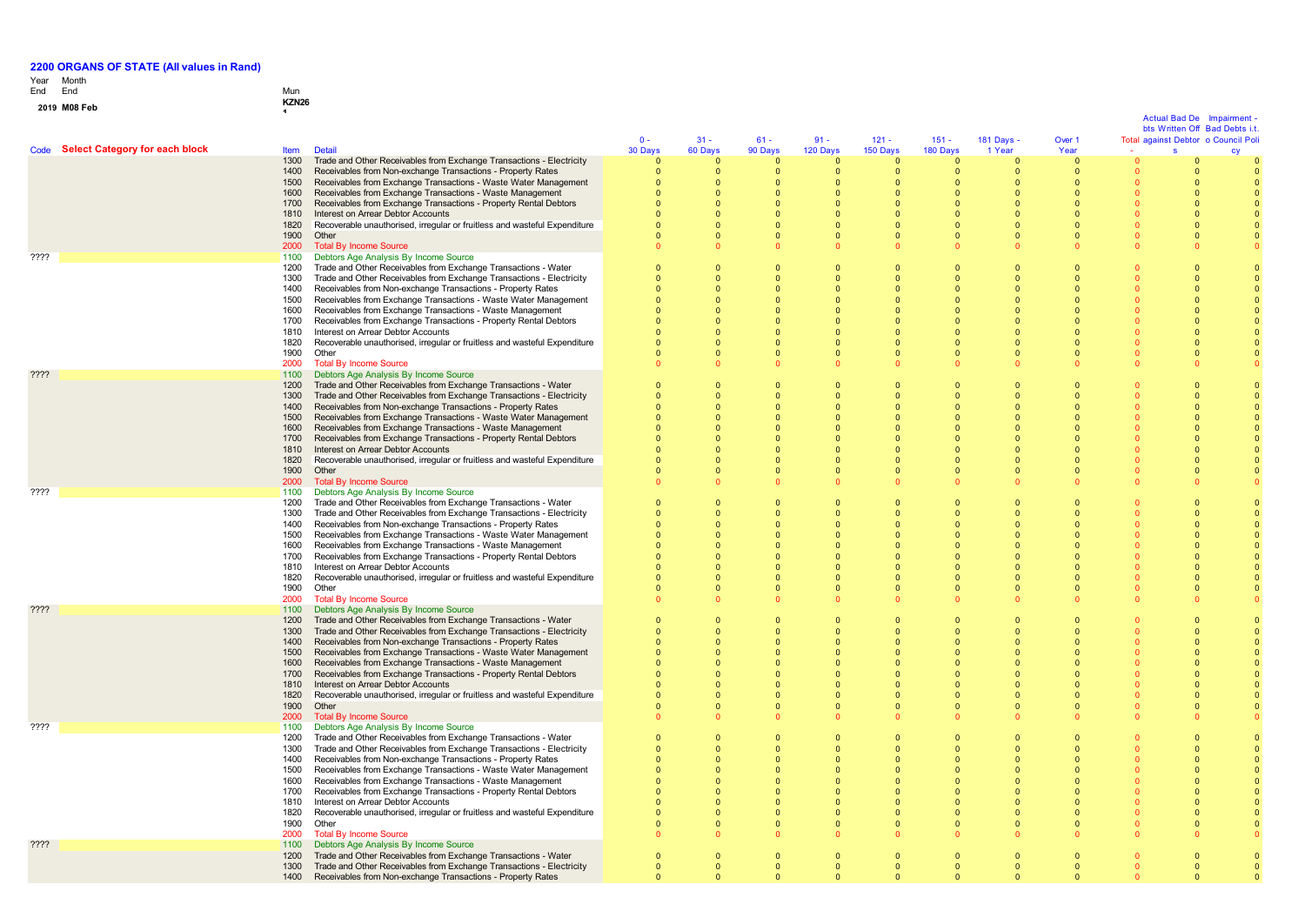### Year Month End

**2 0 1**

## End Mun **<sup>9</sup> M08 Feb KZN26 <sup>1</sup>**

## Actual Bad De Impairment -

 $\mathbf{0}$ 

 $\mathbf{0}$ 

0 0

0

Code **Select Category for each block** Item Detail  $\mathbf{0}$  -3 0 D a y s 3 1 - 6 0 D a y s 6 1 - 9 0 D a y s 9 1 - 1 2 0 D a y s 1 2 1 - 1 5 0 D a y s 1 5 1 - 180 Days 1 8 1 D a y s - 1 Year Over 1 Year Total against Debtor o Council Poli - Actual Bad De Impairment -<br>bts Written Off Bad Debts i.t.<br>against Debtor o Council Poli<br>s cy cy 1500 Receivables from Exchange Transactions - Waste Water Management ຳ ຳ  $\sqrt{2}$  $\sqrt{2}$ ່ດ  $\sqrt{2}$  $\Omega$  $\overline{0}$  $\mathbf{0}$  $\sqrt{2}$  $\sqrt{2}$ 1600 Receivables from Exchange Transactions - Waste Management  $\sqrt{2}$  $\sqrt{2}$  $\overline{0}$  $\Omega$  $\Omega$  $\sqrt{2}$  $\sqrt{2}$  $\sqrt{2}$  $\mathbf 0$  $\overline{0}$  $\Omega$ 1700 Receivables from Exchange Transactions - Property Rental Debtors  $\overline{0}$ 0  $\sqrt{2}$  $\sqrt{2}$  $\sqrt{2}$  $\mathbf{0}$  $\sqrt{2}$  $\sqrt{2}$  $\mathbf{0}$  $\sqrt{2}$  $\sqrt{2}$ 1810 Interest on Arrear Debtor Accounts<br>1820 Recoverable unauthorised, irregular  $\Omega$  $\Omega$  $\Omega$  $\Omega$  $\Omega$  $\Omega$  $\mathbf{0}$  $\Omega$  $\mathbf{0}$  $\Omega$  $\Omega$ 1820 Recoverable unauthorised, irregular or fruitless and wasteful Expenditure<br>1900 Other 0  $\Omega$  $\Omega$  $\Omega$  $\Omega$  $\overline{0}$  $\Omega$  $\Omega$  $\mathbf{0}$  $\overline{0}$  $\Omega$ 1900 Other<br>2000 Total 0  $\sqrt{2}$  $\Omega$  $\Omega$  $\Omega$  $\sqrt{2}$  $\Omega$  $\Omega$  $\mathbf{0}$  $\sqrt{2}$  $\Omega$ 2000 Total By Income Source<br>1100 Debtors Age Analysis By  $\sqrt{2}$ 0  $\Omega$  $\Omega$  $\overline{0}$  $\mathbf{0}$  $\mathbf{0}$  $\Omega$  $\mathbf{0}$  $\mathbf{0}$ ???? 1100 Debtors Age Analysis By Income Source 1200 Trade and Other Receivables from Exchange Transactions - Water 0 0 0 0 0  $\Omega$  $\Omega$ 0  $\Omega$  $\overline{0}$  $\Omega$ 1300 Trade and Other Receivables from Exchange Transactions - Electricity  $\sqrt{2}$  $\sqrt{2}$ 0  $\Omega$  $\Omega$  $\sqrt{2}$  $\sqrt{2}$  $\sqrt{2}$  $\sqrt{2}$  $\sqrt{2}$  $\Omega$ 1400 Receivables from Non-exchange Transactions - Property Rates  $\sqrt{2}$ 0  $\Omega$  $\Omega$  $\mathbf{0}$  $\mathbf{0}$  $\mathbf{0}$  $\sqrt{2}$  $\mathbf{0}$  $\sqrt{2}$ 1500 Receivables from Exchange Transactions - Waste Water Management  $\Omega$  $\Omega$  $\Omega$  $\Omega$  $\sqrt{2}$  $\overline{0}$  $\sqrt{2}$  $\Omega$  $\mathbf{0}$  $\Omega$  $\Omega$ 1600 Receivables from Exchange Transactions - Waste Management  $\overline{0}$  $\sqrt{2}$  $\Omega$  $\Omega$  $\sqrt{2}$  $\sqrt{2}$  $\sqrt{2}$  $\sqrt{2}$  $\mathbf{0}$  $\Omega$  $\sqrt{2}$ 1700 Receivables from Exchange Transactions - Property Rental Debtors  $\Omega$  $\Omega$  $\Omega$  $\Omega$  $\Omega$  $\Omega$  $\Omega$  $\Omega$  $\mathbf{0}$  $\Omega$  $\Omega$ 1810 Interest on Arrear Debtor Accounts<br>1820 Recoverable unauthorised, irregular 0 0  $\Omega$  $\Omega$  $\mathbf{0}$  $\mathbf{0}$  $\mathbf{0}$ 0  $\mathbf{0}$  $\Omega$  $\Omega$ 1820 Recoverable unauthorised, irregular or fruitless and wasteful Expenditure<br>1900 Other  $\sqrt{2}$  $\sqrt{2}$  $\sqrt{2}$  $\Omega$  $\Omega$  $\sqrt{2}$  $\Omega$  $\Omega$  $\mathbf{0}$  $\sqrt{2}$  $\Omega$ 1900 Other<br>2000 Total  $\sqrt{2}$  $\sqrt{2}$  $\Omega$  $\Omega$  $\Omega$  $\sqrt{2}$  $\Omega$  $\Omega$  $\mathbf{0}$  $\Omega$  $\Omega$ 2000 Total By Income Source<br>1100 Debtors Age Analysis By  $\overline{0}$ 0  $\sqrt{2}$  $\Omega$  $\mathbf{0}$  $\mathbf{0}$  $\mathbf{0}$  $\sqrt{2}$  $\mathbf{0}$  $\overline{0}$  $\sqrt{2}$ Pressure Analysis By Income Source<br>
1100 Debtors Age Analysis By Income Source<br>
1200 Trade and Other Receivables from Excha 1200 Trade and Other Receivables from Exchange Transactions - Water  $\overline{0}$  $\Omega$  $\Omega$  $\Omega$  $\Omega$  $\Omega$  $\Omega$  $\Omega$  $\Omega$  $\Omega$  $\Omega$ 1300 Trade and Other Receivables from Exchange Transactions - Electricity  $\sqrt{2}$  $\sqrt{2}$ 0  $\Omega$  $\Omega$  $\sqrt{2}$  $\Omega$  $\Omega$  $\mathbf{0}$  $\sqrt{2}$  $\Omega$ 1400 Receivables from Non-exchange Transactions - Property Rates  $\overline{0}$  $\Omega$  $\overline{0}$  $\Omega$  $\Omega$  $\overline{0}$  $\Omega$  $\Omega$  $\mathbf{0}$  $\overline{0}$  $\Omega$ 1500 Receivables from Exchange Transactions - Waste Water Management  $\sqrt{2}$  $\sqrt{2}$  $\sqrt{2}$  $\Omega$  $\Omega$  $\sqrt{2}$  $\Omega$  $\sqrt{2}$  $\mathbf 0$  $\sqrt{2}$  $\sqrt{2}$ 1600 Receivables from Exchange Transactions - Waste Management  $\overline{0}$  $\Omega$  $\Omega$  $\Omega$  $\Omega$  $\Omega$  $\mathbf{0}$  $\Omega$  $\mathbf{0}$  $\Omega$  $\Omega$ 1700 Receivables from Exchange Transactions - Property Rental Debtors 0  $\overline{0}$  $\Omega$  $\Omega$  $\Omega$  $\overline{0}$  $\Omega$  $\Omega$  $\mathbf{0}$ 0  $\Omega$ 1810 Interest on Arrear Debtor Accounts<br>1820 Recoverable unauthorised irregular o  $\overline{0}$ 0  $\overline{0}$  $\Omega$  $\Omega$ 0  $\Omega$  $\Omega$  $\mathbf 0$  $\Omega$  $\Omega$ 1820 Recoverable unauthorised, irregular or fruitless and wasteful Expenditure  $\sqrt{2}$  $\sqrt{2}$  $\Omega$  $\Omega$  $\Omega$  $\sqrt{2}$  $\Omega$  $\Omega$  $\mathbf{0}$  $\sqrt{2}$  $\Omega$ 1900 Other<br>2000 Total I 0 0 0 0  $\overline{0}$ 0  $\mathbf{0}$ 0  $\mathbf{0}$ 0 0 2000 Total By Income Source<br>1100 Debtors Age Analysis By  $\sqrt{2}$  $\sqrt{2}$  $\Omega$  $\Omega$  $\Omega$  $\mathbf{0}$  $\mathbf{0}$  $\sqrt{2}$  $\mathbf{0}$  $\sqrt{2}$  $\Omega$ ???? 1100 Debtors Age Analysis By Income Source 1200 Trade and Other Receivables from Exchange Transactions - Water 0  $\sqrt{2}$  $\sqrt{2}$  $\Omega$  $\Omega$  $\sqrt{2}$  $\Omega$  $\sqrt{2}$  $\overline{0}$  $\sqrt{2}$  $\Omega$ 1300 Trade and Other Receivables from Exchange Transactions - Electricity 0 0 0 0  $\overline{0}$ 0 0 0  $\mathbf{0}$ 0 0 1400 Receivables from Non-exchange Transactions - Property Rates  $\Omega$  $\Omega$  $\Omega$  $\Omega$  $\Omega$  $\Omega$  $\Omega$  $\Omega$  $\mathbf{0}$  $\overline{0}$  $\Omega$ 1500 Receivables from Exchange Transactions - Waste Water Management  $\sqrt{2}$  $\sqrt{2}$  $\sqrt{2}$  $\Omega$  $\sqrt{2}$  $\sqrt{2}$  $\sqrt{2}$  $\sqrt{2}$  $\mathbf 0$  $\sqrt{2}$  $\sqrt{2}$ 1600 Receivables from Exchange Transactions - Waste Management  $\Omega$  $\sqrt{2}$  $\Omega$  $\Omega$  $\Omega$  $\Omega$  $\Omega$  $\Omega$  $\mathbf{0}$  $\overline{0}$  $\Omega$ 1700 Receivables from Exchange Transactions - Property Rental Debtors  $\Omega$  $\Omega$  $\Omega$  $\Omega$  $\Omega$  $\Omega$ 0  $\Omega$ 0  $\Omega$  $\Omega$ 1810 Interest on Arrear Debtor Accounts  $\sqrt{2}$  $\sqrt{2}$  $\Omega$  $\Omega$  $\Omega$  $\sqrt{2}$  $\Omega$  $\Omega$  $\mathbf{0}$  $\sqrt{2}$  $\Omega$ 1820 Recoverable unauthorised, irregular or fruitless and wasteful Expenditure<br>1900 Other  $\sqrt{2}$  $\sqrt{2}$  $\Omega$  $\Omega$  $\Omega$  $\sqrt{2}$  $\sqrt{2}$  $\sqrt{2}$  $\mathbf{0}$  $\sqrt{2}$  $\Omega$ 1900<br>2000  $\overline{0}$  $\sqrt{2}$  $\mathbf{0}$  $\sqrt{2}$  $\sqrt{2}$  $\sqrt{2}$  $\Omega$  $\sqrt{2}$ 0 0  $\sqrt{2}$ 2000 Total By Income Source<br>1100 Debtors Age Analysis B  $\Omega$ 0  $\Omega$  $\Omega$  $\Omega$  $\mathbf{0}$  $\mathbf{0}$  $\mathbf{0}$  $\mathbf{0}$  $\Omega$ ???? 1100 Debtors Age Analysis By Income Source 1200 Trade and Other Receivables from Exchange Transactions - Water  $\overline{0}$  $\sqrt{2}$  $\Omega$  $\Omega$  $\Omega$  $\sqrt{2}$  $\sqrt{2}$  $\Omega$  $\overline{0}$  $\overline{0}$  $\Omega$ 1300 Trade and Other Receivables from Exchange Transactions - Electricity  $\sqrt{2}$  $\sqrt{2}$  $\sqrt{2}$  $\sqrt{2}$  $\Omega$  $\sqrt{2}$  $\Omega$  $\sqrt{2}$  $\mathbf{0}$  $\sqrt{2}$  $\Omega$ 1400 Receivables from Non-exchange Transactions - Property Rates  $\sqrt{2}$  $\sqrt{2}$  $\sqrt{2}$  $\Omega$  $\sqrt{2}$  $\sqrt{2}$  $\Omega$  $\sqrt{2}$ 0  $\sqrt{2}$  $\Omega$ 1500 Receivables from Exchange Transactions - Waste Water Management 0  $\overline{0}$ 0  $\Omega$  $\Omega$  $\overline{0}$  $\Omega$  $\Omega$  $\mathbf{0}$  $\overline{0}$  $\Omega$ 1600 Receivables from Exchange Transactions - Waste Management 0  $\sqrt{2}$  $\Omega$  $\Omega$  $\Omega$  $\sqrt{2}$  $\Omega$  $\sqrt{2}$  $\mathbf{0}$  $\Omega$  $\Omega$ 1700 Receivables from Exchange Transactions - Property Rental Debtors  $\overline{0}$  $\sqrt{2}$  $\Omega$  $\sqrt{2}$  $\Omega$  $\sqrt{2}$  $\Omega$  $\sqrt{2}$ 0  $\sqrt{2}$  $\Omega$ 1810 Interest on Arrear Debtor Accounts<br>1820 Recoverable unauthorised irregular  $\sqrt{2}$  $\sqrt{2}$  $\sqrt{2}$  $\Omega$  $\Omega$  $\sqrt{2}$  $\Omega$  $\sqrt{2}$  $\mathbf{0}$  $\sqrt{2}$  $\Omega$ 1820 Recoverable unauthorised, irregular or fruitless and wasteful Expenditure  $\sqrt{2}$  $\sim$  $\Omega$  $\Omega$  $\overline{0}$  $\sim$ 0  $\Omega$ 0  $\sqrt{2}$ 1900 Other<br>2000 Total I  $\alpha$  $\sqrt{2}$  $\sqrt{2}$  $\overline{0}$  $\sqrt{2}$  $\sqrt{2}$  $\Omega$  $\Omega$  $\mathbf 0$  $\alpha$ 2000 Total By Income Source<br>1100 Debtors Age Analysis By 0 0  $\Omega$  $\Omega$  $\mathbf{0}$  $\mathbf{0}$  $\mathbf{0}$  $\mathbf{0}$  $\mathbf{0}$  $\mathbf{0}$ ???? 1100 Debtors Age Analysis By Income Source 1200 Trade and Other Receivables from Exchange Transactions - Water  $\overline{0}$  $\overline{0}$  $\mathbf{0}$  $\Omega$  $\Omega$  $\sqrt{2}$  $\Omega$  $\Omega$  $\mathbf 0$  $\Omega$  $\Omega$ 1300 Trade and Other Receivables from Exchange Transactions - Electricity  $\overline{0}$  $\sqrt{2}$  $\sqrt{2}$  $\sqrt{2}$  $\Omega$  $\sqrt{2}$  $\Omega$  $\Omega$  $\mathbf{0}$  $\sqrt{2}$  $\Omega$ 1400 Receivables from Non-exchange Transactions - Property Rates 0  $\sqrt{2}$  $\Omega$  $\Omega$  $\sqrt{2}$  $\sqrt{2}$  $\sim$  $\Omega$ 0 0  $\Omega$ 1500 Receivables from Exchange Transactions - Waste Water Management  $\Omega$  $\Omega$  $\Omega$  $\Omega$  $\Omega$  $\Omega$  $\Omega$  $\Omega$  $\mathbf{0}$  $\Omega$  $\Omega$ 1600 Receivables from Exchange Transactions - Waste Management  $\sqrt{2}$  $\sqrt{2}$  $\Omega$  $\sqrt{2}$  $\Omega$  $\sqrt{2}$ 0  $\sqrt{2}$ 0  $\sqrt{2}$ 1700 Receivables from Exchange Transactions - Property Rental Debtors  $\sqrt{2}$  $\sqrt{2}$  $\sqrt{2}$  $\Omega$  $\Omega$  $\sqrt{2}$  $\Omega$  $\sqrt{2}$ 0  $\sqrt{2}$  $\Omega$ 1810 Interest on Arrear Debtor Accounts<br>1820 Recoverable unauthorised irregular 0  $\sqrt{2}$  $\Omega$  $\Omega$  $\Omega$  $\sqrt{2}$  $\sqrt{2}$  $\sqrt{2}$  $\mathbf{0}$  $\sqrt{2}$ 0 Recoverable unauthorised, irregular or fruitless and wasteful Expenditure  $\overline{0}$ 0  $\overline{0}$  $\sqrt{2}$  $\overline{0}$ 0 0  $\sqrt{2}$ 0  $\sqrt{2}$  $\Omega$ 1900 Other<br>2000 Total 0 0 0  $\Omega$  $\Omega$  $\Omega$  $\mathbf{0}$  $\Omega$  $\mathbf 0$  $\overline{0}$  $\Omega$ 2000 Total By Income Source<br>1100 Debtors Age Analysis By 0 0  $\sqrt{2}$  $\Omega$ 0 0 0 0 0  $\sqrt{2}$  $\Omega$ er 2022 1100 Debtors Age Analysis By Income Source<br>1900 1900 1900 Trade and Other Receivables from Exchan 1200 Trade and Other Receivables from Exchange Transactions - Water  $\overline{0}$ 0  $\overline{0}$  $\Omega$  $\overline{0}$  $\mathbf{0}$  $\mathbf{0}$  $\overline{0}$  $\mathbf 0$  $\Omega$ 1300 Trade and Other Receivables from Exchange Transactions - Electricity  $\sqrt{2}$  $\sqrt{2}$  $\sqrt{2}$  $\Omega$  $\sqrt{2}$  $\sqrt{2}$  $\Omega$  $\Omega$ 0  $\sqrt{2}$  $\Omega$ 1400 Receivables from Non-exchange Transactions - Property Rates 0 0  $\overline{0}$  $\mathbf{0}$  $\Omega$ 0  $\Omega$  $\overline{0}$  $\mathbf{0}$  $\overline{0}$ 0 1500 Receivables from Exchange Transactions - Waste Water Management 0  $\sqrt{2}$  $\Omega$  $\Omega$  $\Omega$  $\sqrt{2}$  $\Omega$  $\Omega$  $\sqrt{2}$  $\overline{0}$ 0

0

0

0

 $\Omega$ 

0

0

0

0

0

0

1600 Receivables from Exchange Transactions - Waste Management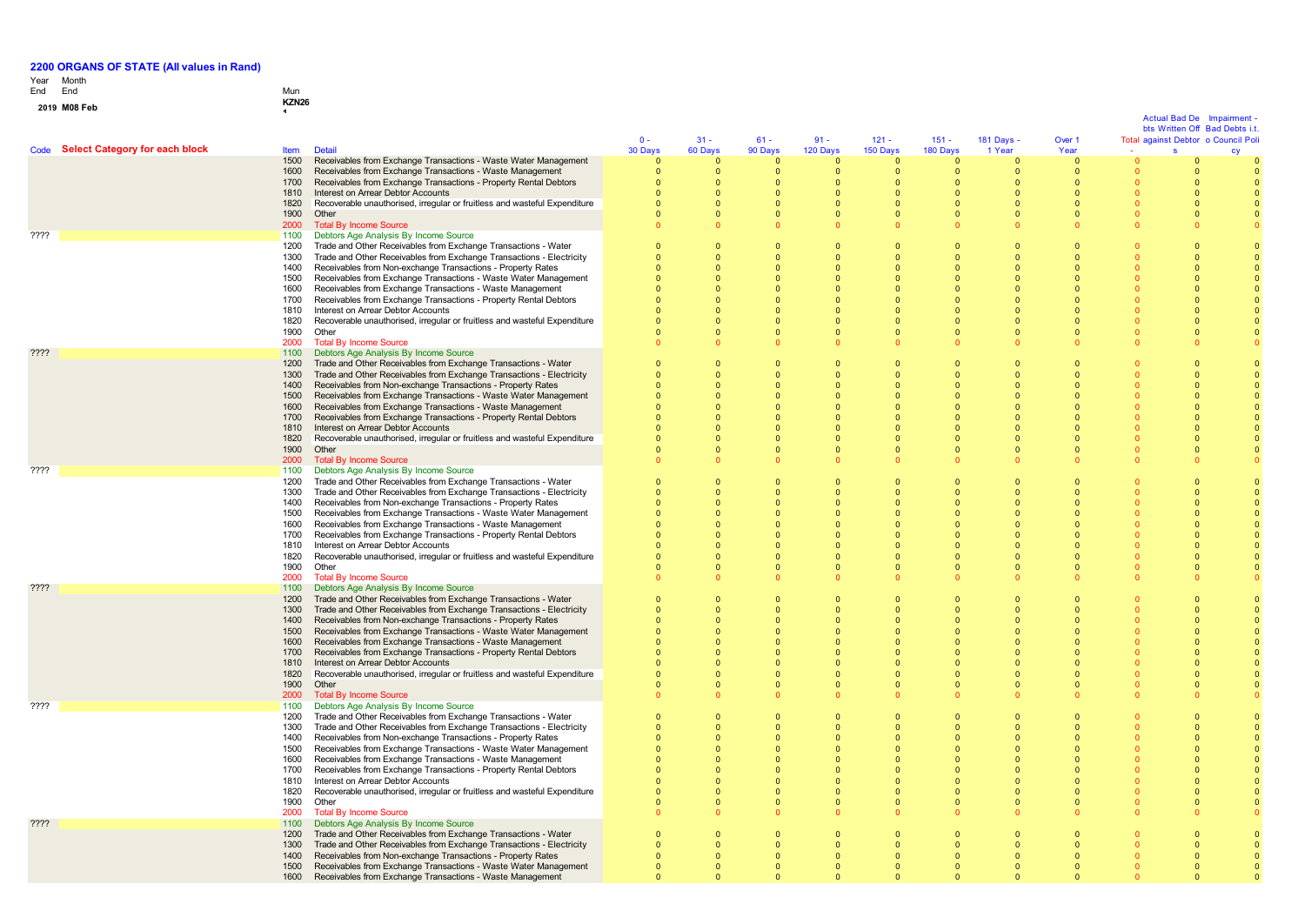# Year End Month End Mun

 $\mathbf{0}$ 

| 2019 M08 Feb | KZN <sub>26</sub>                                  |                                                                                                                                        |                                |                              |                                           |                              |                                  |                              |                                  |                                |                              |                                                                      |    |
|--------------|----------------------------------------------------|----------------------------------------------------------------------------------------------------------------------------------------|--------------------------------|------------------------------|-------------------------------------------|------------------------------|----------------------------------|------------------------------|----------------------------------|--------------------------------|------------------------------|----------------------------------------------------------------------|----|
|              |                                                    |                                                                                                                                        |                                |                              |                                           |                              |                                  |                              |                                  |                                |                              | <b>Actual Bad De Impairment</b>                                      |    |
|              |                                                    |                                                                                                                                        | $0 -$                          | $31 -$                       | $61 -$                                    | $91 -$                       | $121 -$                          | $151 -$                      |                                  | Over 1                         |                              | bts Written Off Bad Debts i.t.<br>Total against Debtor o Council Pol |    |
|              | Code Select Category for each block<br><b>Item</b> | <b>Detail</b>                                                                                                                          | 30 Days                        | 60 Days                      | 90 Days                                   | 120 Days                     | 150 Days                         | 180 Days                     | 181 Days -<br>1 Year             | Year                           |                              | s                                                                    | cy |
|              | 1700                                               | Receivables from Exchange Transactions - Property Rental Debtors                                                                       | $\overline{0}$                 | $\mathbf{0}$                 | $\overline{0}$                            | $\mathbf{0}$                 | $\overline{0}$                   | $\mathbf{0}$                 | $\overline{0}$                   | $\mathbf{0}$                   |                              |                                                                      |    |
|              | 1810                                               | Interest on Arrear Debtor Accounts                                                                                                     | $\overline{\mathbf{0}}$        | $\overline{0}$               | $\overline{\mathbf{0}}$                   | $\Omega$                     | $\overline{0}$                   | $\overline{0}$               | $\overline{0}$                   | $\Omega$                       | $\Omega$                     | $\Omega$                                                             |    |
|              | 1820<br>1900                                       | Recoverable unauthorised, irregular or fruitless and wasteful Expenditure<br>Other                                                     | $\mathbf{0}$<br>$\overline{0}$ | $\mathbf{0}$<br>$\mathbf{0}$ | $\overline{\mathbf{0}}$<br>$\overline{0}$ | $\mathbf{0}$<br>$\mathbf{0}$ | $\overline{0}$<br>$\overline{0}$ | $\mathbf{0}$<br>$\mathbf{0}$ | $\overline{0}$<br>$\overline{0}$ | $\mathbf{0}$<br>$\overline{0}$ | $\mathbf{0}$<br>$\mathbf{0}$ | $\overline{0}$<br>$\overline{0}$                                     |    |
|              | 2000                                               | <b>Total By Income Source</b>                                                                                                          | $\Omega$                       | $\Omega$                     |                                           |                              |                                  | $\Omega$                     |                                  |                                |                              |                                                                      |    |
| ????         | 1100                                               | Debtors Age Analysis By Income Source                                                                                                  |                                |                              |                                           |                              |                                  |                              |                                  |                                |                              |                                                                      |    |
|              | 1200                                               | Trade and Other Receivables from Exchange Transactions - Water                                                                         | $\Omega$                       | $\Omega$                     | $\Omega$                                  | $\Omega$                     | $\Omega$                         | $\Omega$                     | $\Omega$                         |                                |                              |                                                                      |    |
|              | 1300                                               | Trade and Other Receivables from Exchange Transactions - Electricity                                                                   | $\Omega$                       | $\Omega$                     | $\Omega$                                  | n                            | $\Omega$                         | $\Omega$                     | $\Omega$                         |                                |                              | - 0                                                                  |    |
|              | 1400                                               | Receivables from Non-exchange Transactions - Property Rates                                                                            | $\Omega$<br>$\Omega$           | $\Omega$<br>$\Omega$         | $\Omega$<br>$\Omega$                      | n                            | $\Omega$<br>$\Omega$             | $\Omega$                     | $\Omega$<br>$\Omega$             |                                |                              | - 0                                                                  |    |
|              | 1500<br>1600                                       | Receivables from Exchange Transactions - Waste Water Management<br>Receivables from Exchange Transactions - Waste Management           | $\Omega$                       | $\Omega$                     | $\Omega$                                  |                              | $\Omega$                         | $\mathbf{0}$<br>$\Omega$     | $\Omega$                         |                                |                              |                                                                      |    |
|              | 1700                                               | Receivables from Exchange Transactions - Property Rental Debtors                                                                       | $\Omega$                       | $\Omega$                     | $\Omega$                                  |                              | $\Omega$                         | $\mathbf{0}$                 | $\Omega$                         | $\Omega$                       |                              |                                                                      |    |
|              | 1810                                               | Interest on Arrear Debtor Accounts                                                                                                     | $\Omega$                       | $\mathbf{0}$                 | $\overline{0}$                            |                              |                                  | $\mathbf{0}$                 | $\Omega$                         |                                |                              |                                                                      |    |
|              | 1820                                               | Recoverable unauthorised, irregular or fruitless and wasteful Expenditure                                                              |                                | $\Omega$                     | $\Omega$                                  |                              |                                  | $\mathbf{0}$                 | $\Omega$                         |                                |                              |                                                                      |    |
|              | 1900                                               | Other                                                                                                                                  | $\Omega$                       | $\Omega$<br>$\Omega$         | $\Omega$<br>$\Omega$                      |                              |                                  | $\mathbf{0}$<br>$\Omega$     | $\Omega$<br>$\Omega$             | $\Omega$                       | $\Omega$                     |                                                                      |    |
| ????         | 2000<br>1100                                       | <b>Total By Income Source</b><br>Debtors Age Analysis By Income Source                                                                 | n                              |                              |                                           |                              |                                  |                              |                                  |                                |                              |                                                                      |    |
|              | 1200                                               | Trade and Other Receivables from Exchange Transactions - Water                                                                         | $\overline{0}$                 | $\Omega$                     | $\Omega$                                  | $\Omega$                     | $\Omega$                         | $\Omega$                     | $\Omega$                         | $\Omega$                       |                              | - 0                                                                  |    |
|              | 1300                                               | Trade and Other Receivables from Exchange Transactions - Electricity                                                                   | $\Omega$                       | $\Omega$                     | $\Omega$                                  | $\Omega$                     | $\Omega$                         | $\Omega$                     | $\Omega$                         | $\Omega$                       |                              | $\Omega$                                                             |    |
|              | 1400                                               | Receivables from Non-exchange Transactions - Property Rates                                                                            | $\Omega$                       | $\Omega$                     | $\Omega$                                  |                              | $\Omega$                         | $\Omega$                     | $\Omega$                         |                                |                              |                                                                      |    |
|              | 1500                                               | Receivables from Exchange Transactions - Waste Water Management                                                                        | $\Omega$                       | $\Omega$                     | $\Omega$                                  |                              | $\Omega$                         | $\Omega$                     | $\Omega$                         |                                |                              |                                                                      |    |
|              | 1600<br>1700                                       | Receivables from Exchange Transactions - Waste Management<br>Receivables from Exchange Transactions - Property Rental Debtors          |                                | $\Omega$<br>$\Omega$         | $\Omega$<br>$\Omega$                      |                              | $\Omega$                         | $\Omega$<br>$\Omega$         | $\Omega$                         | $\Omega$                       |                              |                                                                      |    |
|              | 1810                                               | Interest on Arrear Debtor Accounts                                                                                                     |                                | $\Omega$                     | $\Omega$                                  |                              |                                  | $\Omega$                     |                                  |                                |                              |                                                                      |    |
|              | 1820                                               | Recoverable unauthorised, irregular or fruitless and wasteful Expenditure                                                              |                                | $\Omega$                     | $\Omega$                                  |                              |                                  | $\Omega$                     | $\Omega$                         | $\Omega$                       |                              |                                                                      |    |
|              | 1900                                               | Other                                                                                                                                  |                                | $\Omega$                     | $\Omega$                                  |                              | $\Omega$                         | $\Omega$                     | $\Omega$                         | $\Omega$                       |                              |                                                                      |    |
|              | 2000                                               | <b>Total By Income Source</b>                                                                                                          |                                | $\Omega$                     |                                           |                              |                                  |                              |                                  |                                |                              |                                                                      |    |
| ????         | 1100<br>1200                                       | Debtors Age Analysis By Income Source                                                                                                  | $\Omega$                       | $\Omega$                     | $\Omega$                                  | $\Omega$                     | $\Omega$                         | $\Omega$                     | $\Omega$                         | $\Omega$                       |                              |                                                                      |    |
|              | 1300                                               | Trade and Other Receivables from Exchange Transactions - Water<br>Trade and Other Receivables from Exchange Transactions - Electricity | $\Omega$                       | $\Omega$                     | $\Omega$                                  | $\Omega$                     | $\Omega$                         | $\Omega$                     | $\Omega$                         | $\Omega$                       |                              | $\Omega$                                                             |    |
|              | 1400                                               | Receivables from Non-exchange Transactions - Property Rates                                                                            | $\Omega$                       | $\Omega$                     | $\Omega$                                  |                              | $\Omega$                         | $\Omega$                     | $\Omega$                         | $\Omega$                       |                              | $\Omega$                                                             |    |
|              | 1500                                               | Receivables from Exchange Transactions - Waste Water Management                                                                        | $\Omega$                       | $\Omega$                     | $\Omega$                                  | $\Omega$                     | $\Omega$                         | $\Omega$                     | $\Omega$                         | $\Omega$                       |                              | $\Omega$                                                             |    |
|              | 1600                                               | Receivables from Exchange Transactions - Waste Management                                                                              | $\Omega$                       | $\Omega$                     | $\Omega$                                  | $\Omega$                     | $\Omega$                         | $\Omega$                     | $\Omega$                         | $\Omega$                       |                              | $\Omega$                                                             |    |
|              | 1700                                               | Receivables from Exchange Transactions - Property Rental Debtors                                                                       | $\Omega$                       | $\Omega$<br>$\Omega$         | $\Omega$<br>$\Omega$                      |                              |                                  | $\Omega$<br>$\Omega$         | $\Omega$                         |                                |                              |                                                                      |    |
|              | 1810<br>1820                                       | Interest on Arrear Debtor Accounts<br>Recoverable unauthorised, irregular or fruitless and wasteful Expenditure                        | $\Omega$                       | $\Omega$                     | $\Omega$                                  | $\Omega$                     | $\Omega$                         | $\Omega$                     | $\Omega$<br>$\Omega$             | $\Omega$                       | $\Omega$                     | $\Omega$                                                             |    |
|              | 1900                                               | Other                                                                                                                                  | $\Omega$                       | $\Omega$                     | $\Omega$                                  | $\Omega$                     | $\Omega$                         | $\Omega$                     | $\Omega$                         | $\Omega$                       | $\Omega$                     | $\Omega$                                                             |    |
|              | 2000                                               | <b>Total By Income Source</b>                                                                                                          | $\Omega$                       | $\Omega$                     | $\Omega$                                  |                              |                                  | $\Omega$                     | $\Omega$                         |                                | $\Omega$                     |                                                                      |    |
| 7777         | 1100                                               | Debtors Age Analysis By Income Source                                                                                                  |                                |                              |                                           |                              |                                  |                              |                                  |                                |                              |                                                                      |    |
|              | 1200<br>1300                                       | Trade and Other Receivables from Exchange Transactions - Water<br>Trade and Other Receivables from Exchange Transactions - Electricity | $\Omega$<br>$\Omega$           | $\Omega$<br>$\Omega$         | $\Omega$<br>$\Omega$                      | $\Omega$<br>$\Omega$         | $\Omega$<br>$\Omega$             | $\Omega$<br>$\mathbf{0}$     | $\Omega$<br>$\Omega$             | $\Omega$                       |                              | $\Omega$<br>$\Omega$                                                 |    |
|              | 1400                                               | Receivables from Non-exchange Transactions - Property Rates                                                                            | $\bullet$                      | $\Omega$                     | $\Omega$                                  | $\Omega$                     | $\Omega$                         | $\Omega$                     | $\Omega$                         |                                |                              | $\Omega$                                                             |    |
|              | 1500                                               | Receivables from Exchange Transactions - Waste Water Management                                                                        | $\Omega$                       | $\mathbf{0}$                 | $\Omega$                                  | $\Omega$                     | $\Omega$                         | $\mathbf{0}$                 | $\Omega$                         |                                |                              |                                                                      |    |
|              | 1600                                               | Receivables from Exchange Transactions - Waste Management                                                                              |                                | $\Omega$                     | $\Omega$                                  |                              | $\Omega$                         | $\Omega$                     | $\Omega$                         |                                |                              |                                                                      |    |
|              | 1700                                               | Receivables from Exchange Transactions - Property Rental Debtors                                                                       |                                | $\Omega$                     | $\Omega$                                  |                              |                                  | $\Omega$                     | $\Omega$                         |                                |                              |                                                                      |    |
|              | 1810<br>1820                                       | Interest on Arrear Debtor Accounts<br>Recoverable unauthorised, irregular or fruitless and wasteful Expenditure                        | $\Omega$                       | $\Omega$<br>$\Omega$         | $\Omega$<br>$\Omega$                      | $\Omega$                     | $\Omega$                         | $\Omega$<br>$\Omega$         | $\Omega$<br>$\Omega$             | $\Omega$                       | $\Omega$                     | $\Omega$                                                             |    |
|              | 1900                                               | Other                                                                                                                                  | $\Omega$                       | $\Omega$                     | $\Omega$                                  | $\Omega$                     | $\Omega$                         | $\Omega$                     | $\Omega$                         | $\Omega$                       | $\Omega$                     | $\Omega$                                                             |    |
|              | 2000                                               | <b>Total By Income Source</b>                                                                                                          | $\Omega$                       | $\Omega$                     | $\Omega$                                  |                              |                                  | $\Omega$                     | $\Omega$                         |                                | $\Omega$                     |                                                                      |    |
| ????         | 1100                                               | Debtors Age Analysis By Income Source                                                                                                  |                                |                              |                                           |                              |                                  |                              |                                  |                                |                              |                                                                      |    |
|              | 1200                                               | Trade and Other Receivables from Exchange Transactions - Water                                                                         | $\overline{0}$                 | $\Omega$                     | $\Omega$                                  | $\Omega$                     | $\Omega$                         | $\Omega$                     | $\Omega$                         | $\Omega$                       |                              | $\Omega$                                                             |    |
|              | 1300                                               | Trade and Other Receivables from Exchange Transactions - Electricity                                                                   | $\Omega$                       | $\Omega$                     | $\Omega$                                  | $\Omega$<br>$\Omega$         | $\Omega$                         | $\mathbf{0}$                 | $\Omega$                         |                                |                              | $\Omega$<br>$\Omega$                                                 |    |
|              | 1400<br>1500                                       | Receivables from Non-exchange Transactions - Property Rates<br>Receivables from Exchange Transactions - Waste Water Management         | $\Omega$<br>$\Omega$           | $\Omega$<br>$\Omega$         | $\Omega$<br>$\Omega$                      | $\Omega$                     | $\Omega$<br>$\Omega$             | $\mathbf{0}$<br>$\mathbf{0}$ | $\Omega$<br>$\Omega$             | $\Omega$                       |                              | $\Omega$                                                             |    |
|              | 1600                                               | Receivables from Exchange Transactions - Waste Management                                                                              | $\Omega$                       | $\Omega$                     | $\Omega$                                  |                              | $\Omega$                         | $\mathbf{0}$                 | $\Omega$                         |                                |                              |                                                                      |    |
|              | 1700                                               | Receivables from Exchange Transactions - Property Rental Debtors                                                                       | $\Omega$                       | $\Omega$                     | $\Omega$                                  |                              |                                  | $\mathbf{0}$                 | $\Omega$                         |                                |                              |                                                                      |    |
|              | 1810                                               | Interest on Arrear Debtor Accounts                                                                                                     | $\Omega$                       | $\Omega$                     | $\Omega$                                  | $\Omega$                     | $\Omega$                         | $\Omega$                     | $\Omega$                         | $\Omega$                       |                              |                                                                      |    |
|              | 1820                                               | Recoverable unauthorised, irregular or fruitless and wasteful Expenditure                                                              | $\Omega$                       | $\overline{0}$               | $\Omega$                                  | $\Omega$                     | $\Omega$                         | $\mathbf{0}$                 | $\Omega$                         | $\Omega$                       | $\Omega$                     |                                                                      |    |
|              | 1900<br>2000                                       | Other<br><b>Total By Income Source</b>                                                                                                 | $\Omega$                       | $\Omega$<br>$\Omega$         | $\Omega$<br>$\Omega$                      | $\Omega$                     | $\Omega$                         | $\Omega$<br>$\Omega$         | $\Omega$<br>$\Omega$             | $\Omega$                       | $\Omega$<br>$\Omega$         | $\Omega$                                                             |    |
| ????         | 1100                                               | Debtors Age Analysis By Income Source                                                                                                  |                                |                              |                                           |                              |                                  |                              |                                  |                                |                              |                                                                      |    |
|              | 1200                                               | Trade and Other Receivables from Exchange Transactions - Water                                                                         | $\Omega$                       | $\mathbf{0}$                 | $\overline{0}$                            |                              | $\Omega$                         | $\overline{0}$               | $\Omega$                         | $\Omega$                       |                              |                                                                      |    |
|              | 1300                                               | Trade and Other Receivables from Exchange Transactions - Electricity                                                                   |                                | $\mathbf{0}$                 | $\overline{0}$                            |                              | $\Omega$                         | $\mathbf{0}$                 | $\Omega$                         | $\Omega$                       |                              |                                                                      |    |
|              | 1400                                               | Receivables from Non-exchange Transactions - Property Rates                                                                            |                                | $\mathbf{0}$                 | $\Omega$                                  |                              | $\Omega$                         | $\mathbf{0}$                 | $\Omega$                         |                                |                              |                                                                      |    |
|              | 1500<br>1600                                       | Receivables from Exchange Transactions - Waste Water Management<br>Receivables from Exchange Transactions - Waste Management           |                                | $\Omega$<br>$\Omega$         | $\Omega$<br>$\Omega$                      |                              | $\Omega$<br>$\Omega$             | $\mathbf{0}$<br>$\mathbf{0}$ | $\Omega$<br>$\overline{0}$       | $\Omega$                       |                              |                                                                      |    |
|              | 1700                                               | Receivables from Exchange Transactions - Property Rental Debtors                                                                       |                                | $\Omega$                     | $\Omega$                                  |                              |                                  | $\Omega$                     | $\Omega$                         |                                |                              |                                                                      |    |
|              | 1810                                               | Interest on Arrear Debtor Accounts                                                                                                     |                                | $\Omega$                     |                                           |                              |                                  | $\Omega$                     |                                  |                                |                              |                                                                      |    |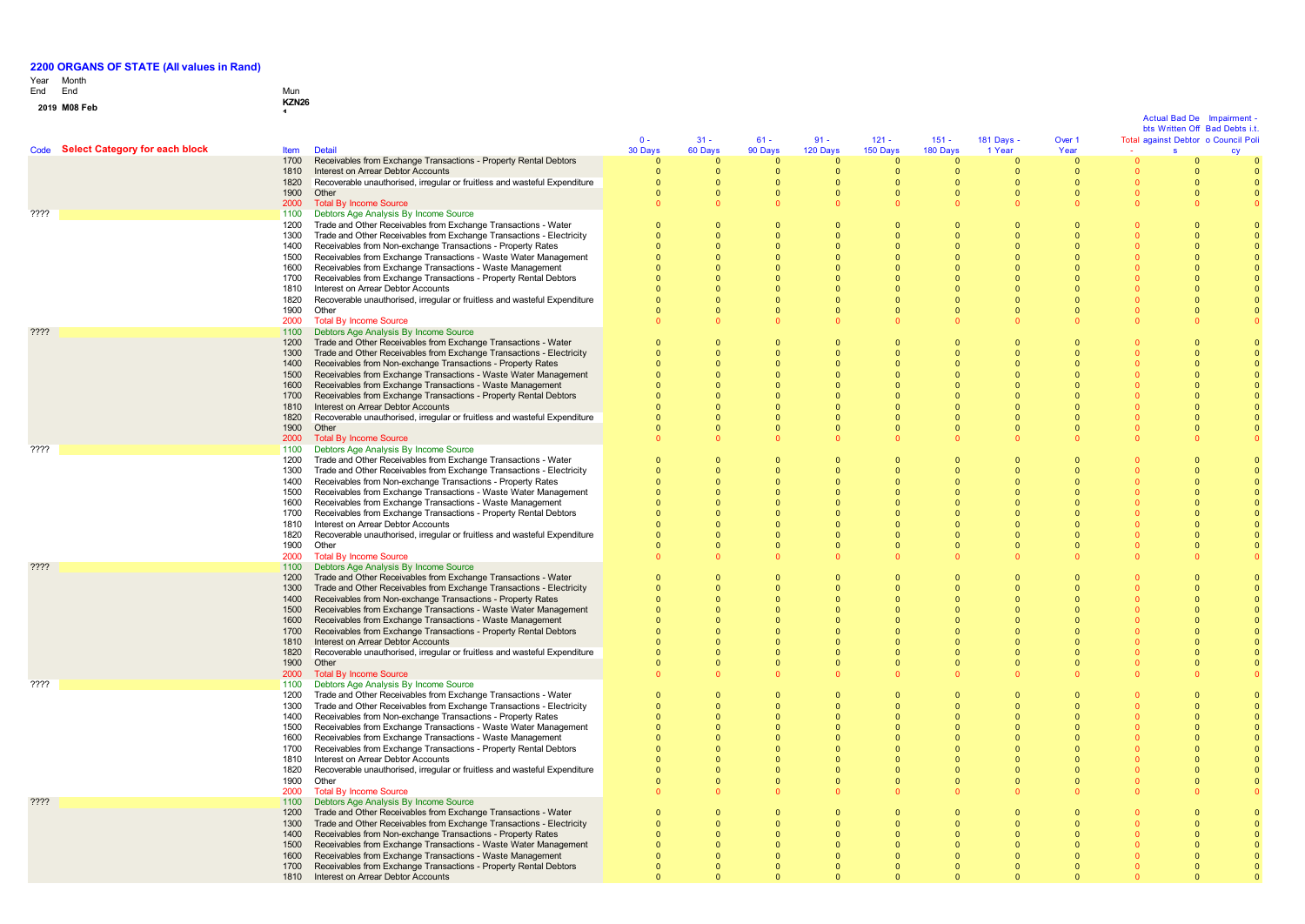# Year End Month End Mun **0 1 <sup>9</sup> M08 Feb KZN26 <sup>1</sup>**

|              |                                     |              |                                                                                                                               | $0 -$              | $31 -$             | $61 -$                  | $91 -$             | $121 -$                  | $151 -$                  | 181 Days -               | Over 1                              |            | <b>Actual Bad De</b> | Impairment<br>bts Written Off Bad Debts i.t.<br>Total against Debtor o Council Poli |
|--------------|-------------------------------------|--------------|-------------------------------------------------------------------------------------------------------------------------------|--------------------|--------------------|-------------------------|--------------------|--------------------------|--------------------------|--------------------------|-------------------------------------|------------|----------------------|-------------------------------------------------------------------------------------|
|              | Code Select Category for each block | <b>Item</b>  | <b>Detail</b>                                                                                                                 | 30 Days            | 60 Days            | 90 Days                 | 120 Days           | 150 Days                 | 180 Days                 | 1 Year                   | Year                                |            | $\mathbf{s}$         |                                                                                     |
|              |                                     | 1820         | Recoverable unauthorised, irregular or fruitless and wasteful Expenditure                                                     | $\Omega$           | $\Omega$           | $\Omega$                | $\Omega$           | $\Omega$                 | $\Omega$                 | $\overline{0}$           | $\overline{0}$                      |            | $\Omega$             |                                                                                     |
|              |                                     | 1900<br>2000 | Other<br><b>Total By Income Source</b>                                                                                        | $\mathbf{0}$       | $\mathbf{0}$       | $\mathbf 0$<br>$\Omega$ | $\mathbf{0}$       | $\mathbf{0}$<br>$\Omega$ | $\mathbf{0}$<br>$\Omega$ | $\mathbf{0}$<br>$\Omega$ | $\overline{\mathbf{0}}$<br>$\Omega$ |            | $\mathbf 0$          |                                                                                     |
| ????         |                                     | 1100         | Debtors Age Analysis By Income Source                                                                                         |                    |                    |                         |                    |                          |                          |                          |                                     |            |                      |                                                                                     |
|              |                                     | 1200         | Trade and Other Receivables from Exchange Transactions - Water                                                                | $\Omega$           | $\Omega$           | $\Omega$                |                    | $\Omega$                 | $\Omega$                 | $\Omega$                 | $\Omega$                            |            |                      |                                                                                     |
|              |                                     | 1300         | Trade and Other Receivables from Exchange Transactions - Electricity                                                          |                    | $\Omega$           |                         |                    | $\Omega$                 |                          | $\Omega$                 | $\Omega$                            |            |                      |                                                                                     |
|              |                                     | 1400         | Receivables from Non-exchange Transactions - Property Rates                                                                   |                    |                    |                         |                    | $\Omega$                 |                          | $\Omega$                 |                                     |            |                      |                                                                                     |
|              |                                     | 1500<br>1600 | Receivables from Exchange Transactions - Waste Water Management<br>Receivables from Exchange Transactions - Waste Management  |                    |                    | $\Omega$                |                    | $\Omega$<br>$\Omega$     |                          | $\Omega$<br>$\Omega$     | $\Omega$                            |            |                      |                                                                                     |
|              |                                     | 1700         | Receivables from Exchange Transactions - Property Rental Debtors                                                              |                    |                    |                         |                    | $\Omega$                 |                          | $\Omega$                 | $\Omega$                            |            |                      |                                                                                     |
|              |                                     | 1810         | Interest on Arrear Debtor Accounts                                                                                            |                    |                    |                         |                    | $\Omega$                 |                          | $\Omega$                 | n                                   |            |                      |                                                                                     |
|              |                                     | 1820         | Recoverable unauthorised, irregular or fruitless and wasteful Expenditure                                                     |                    | $\Omega$           | $\Omega$                |                    | $\Omega$                 | $\Omega$                 | $\Omega$                 | $\Omega$                            |            |                      |                                                                                     |
|              |                                     | 1900<br>2000 | Other                                                                                                                         |                    | $\Omega$           | $\Omega$                | $\Omega$           | $\Omega$                 | $\Omega$                 | $\Omega$<br>$\Omega$     | $\Omega$                            |            |                      |                                                                                     |
| ????         |                                     | 1100         | <b>Total By Income Source</b><br>Debtors Age Analysis By Income Source                                                        |                    |                    |                         |                    |                          |                          |                          |                                     |            |                      |                                                                                     |
|              |                                     | 1200         | Trade and Other Receivables from Exchange Transactions - Water                                                                | $\Omega$           | $\Omega$           | $\Omega$                |                    | $\Omega$                 | $\Omega$                 | $\Omega$                 | $\sqrt{ }$                          |            | $\Omega$             |                                                                                     |
|              |                                     | 1300         | Trade and Other Receivables from Exchange Transactions - Electricity                                                          | $\Omega$           | $\Omega$           | $\Omega$                | $\Omega$           | $\Omega$                 | $\Omega$                 | $\Omega$                 | $\Omega$                            |            | $\Omega$             |                                                                                     |
|              |                                     | 1400         | Receivables from Non-exchange Transactions - Property Rates                                                                   |                    |                    |                         |                    |                          | $\Omega$                 | $\Omega$                 |                                     |            |                      |                                                                                     |
|              |                                     | 1500<br>1600 | Receivables from Exchange Transactions - Waste Water Management<br>Receivables from Exchange Transactions - Waste Management  |                    | $\Omega$           | n                       |                    | $\Omega$<br>$\Omega$     | $\Omega$<br>$\Omega$     | $\Omega$<br>$\Omega$     | $\Omega$                            |            |                      |                                                                                     |
|              |                                     | 1700         | Receivables from Exchange Transactions - Property Rental Debtors                                                              |                    | $\Omega$           |                         |                    | $\Omega$                 |                          | $\Omega$                 | $\Omega$                            |            |                      |                                                                                     |
|              |                                     | 1810         | Interest on Arrear Debtor Accounts                                                                                            |                    | $\Omega$           |                         |                    | $\Omega$                 |                          | $\Omega$                 | $\Omega$                            |            |                      |                                                                                     |
|              |                                     | 1820         | Recoverable unauthorised, irregular or fruitless and wasteful Expenditure                                                     |                    |                    |                         |                    | $\Omega$                 |                          | $\Omega$                 | $\Omega$                            |            |                      |                                                                                     |
|              |                                     | 1900         | Other                                                                                                                         |                    | $\Omega$           |                         |                    | $\Omega$                 | $\Omega$                 | $\Omega$                 | $\Omega$                            |            |                      |                                                                                     |
| ????         |                                     | 2000<br>1100 | <b>Total By Income Source</b><br>Debtors Age Analysis By Income Source                                                        |                    |                    |                         |                    |                          |                          |                          |                                     |            |                      |                                                                                     |
|              |                                     | 1200         | Trade and Other Receivables from Exchange Transactions - Water                                                                | $\Omega$           | $\Omega$           | $\Omega$                |                    | $\Omega$                 | $\Omega$                 | $\Omega$                 | $\Omega$                            |            |                      |                                                                                     |
|              |                                     | 1300         | Trade and Other Receivables from Exchange Transactions - Electricity                                                          |                    | $\Omega$           | $\Omega$                |                    | $\Omega$                 | $\Omega$                 | $\Omega$                 | $\sqrt{ }$                          |            | $\Omega$             |                                                                                     |
|              |                                     | 1400         | Receivables from Non-exchange Transactions - Property Rates                                                                   |                    |                    |                         |                    |                          |                          | $\Omega$                 |                                     |            |                      |                                                                                     |
|              |                                     | 1500         | Receivables from Exchange Transactions - Waste Water Management                                                               |                    |                    |                         |                    | $\Omega$<br>$\Omega$     |                          | $\Omega$<br>$\Omega$     | $\Omega$                            |            |                      |                                                                                     |
|              |                                     | 1600<br>1700 | Receivables from Exchange Transactions - Waste Management<br>Receivables from Exchange Transactions - Property Rental Debtors |                    |                    | $\Omega$                |                    | $\Omega$                 |                          | $\Omega$                 | $\Omega$                            |            |                      |                                                                                     |
|              |                                     | 1810         | Interest on Arrear Debtor Accounts                                                                                            |                    |                    | $\Omega$                |                    | $\Omega$                 |                          | $\mathbf{0}$             | $\Omega$                            |            |                      |                                                                                     |
|              |                                     | 1820         | Recoverable unauthorised, irregular or fruitless and wasteful Expenditure                                                     |                    |                    |                         |                    |                          |                          | $\Omega$                 |                                     |            |                      |                                                                                     |
|              |                                     | 1900         | Other                                                                                                                         |                    | $\Omega$           | $\Omega$                |                    | $\Omega$                 | $\Omega$                 | $\Omega$                 | $\Omega$                            |            |                      |                                                                                     |
| ????         |                                     | 2000<br>1100 | <b>Total By Income Source</b><br>Debtors Age Analysis By Income Source                                                        |                    |                    |                         |                    |                          |                          | $\Omega$                 |                                     |            |                      |                                                                                     |
|              |                                     | 1200         | Trade and Other Receivables from Exchange Transactions - Water                                                                | $\Omega$           | $\Omega$           | $\Omega$                |                    | $\Omega$                 | $\Omega$                 | $\Omega$                 | $\Omega$                            |            | $\Omega$             |                                                                                     |
|              |                                     | 1300         | Trade and Other Receivables from Exchange Transactions - Electricity                                                          | $\Omega$           |                    |                         |                    | $\Omega$                 | $\mathbf 0$              | $\Omega$                 |                                     |            |                      |                                                                                     |
|              |                                     | 1400         | Receivables from Non-exchange Transactions - Property Rates                                                                   |                    |                    |                         |                    |                          |                          |                          |                                     |            |                      |                                                                                     |
|              |                                     | 1500         | Receivables from Exchange Transactions - Waste Water Management                                                               |                    |                    |                         |                    | $\Omega$                 | $\Omega$                 | $\Omega$                 |                                     |            |                      |                                                                                     |
|              |                                     | 1600<br>1700 | Receivables from Exchange Transactions - Waste Management<br>Receivables from Exchange Transactions - Property Rental Debtors |                    | $\Omega$           |                         |                    | $\Omega$<br>$\Omega$     |                          | $\Omega$<br>$\Omega$     | $\Omega$<br>$\Omega$                |            |                      |                                                                                     |
|              |                                     | 1810         | Interest on Arrear Debtor Accounts                                                                                            |                    |                    |                         |                    | $\Omega$                 |                          | $\Omega$                 | $\Omega$                            |            |                      |                                                                                     |
|              |                                     | 1820         | Recoverable unauthorised, irregular or fruitless and wasteful Expenditure                                                     |                    |                    |                         |                    | $\Omega$                 |                          | $\Omega$                 |                                     |            |                      |                                                                                     |
|              |                                     | 1900         | Other                                                                                                                         |                    | $\Omega$           |                         |                    | $\Omega$                 |                          | $\Omega$                 |                                     |            |                      |                                                                                     |
| ????         |                                     | 2000<br>1100 | <b>Total By Income Source</b><br>Debtors Age Analysis By Income Source                                                        |                    |                    |                         |                    |                          |                          | $\Omega$                 |                                     |            |                      |                                                                                     |
|              |                                     | 1200         | Trade and Other Receivables from Exchange Transactions - Water                                                                | $\Omega$           | $\Omega$           | $\Omega$                |                    | $\Omega$                 | $\Omega$                 | $\Omega$                 | $\Omega$                            |            |                      |                                                                                     |
|              |                                     | 1300         | Trade and Other Receivables from Exchange Transactions - Electricity                                                          |                    |                    |                         |                    | $\Omega$                 |                          | $\overline{0}$           |                                     |            |                      |                                                                                     |
|              |                                     | 1400         | Receivables from Non-exchange Transactions - Property Rates                                                                   |                    |                    |                         |                    |                          |                          | $\Omega$                 |                                     |            |                      |                                                                                     |
|              |                                     | 1500<br>1600 | Receivables from Exchange Transactions - Waste Water Management                                                               |                    |                    | $\Omega$                |                    | $\Omega$<br>$\Omega$     |                          | $\Omega$<br>$\Omega$     | $\Omega$<br>$\Omega$                |            |                      |                                                                                     |
|              |                                     | 1700         | Receivables from Exchange Transactions - Waste Management<br>Receivables from Exchange Transactions - Property Rental Debtors |                    |                    | $\Omega$                |                    | $\Omega$                 |                          | $\Omega$                 |                                     |            |                      |                                                                                     |
|              |                                     | 1810         | Interest on Arrear Debtor Accounts                                                                                            |                    |                    |                         |                    | $\Omega$                 | $\mathbf 0$              | $\Omega$                 |                                     |            |                      |                                                                                     |
|              |                                     | 1820         | Recoverable unauthorised, irregular or fruitless and wasteful Expenditure                                                     |                    |                    |                         |                    | $\Omega$                 | $\Omega$                 | $\Omega$                 | $\Omega$                            |            |                      |                                                                                     |
|              |                                     | 1900         | Other                                                                                                                         | $\Omega$           | $\Omega$           | $\Omega$                | $\Omega$           | $\Omega$                 | $\Omega$                 | $\Omega$                 | $\Omega$                            |            | $\Omega$             |                                                                                     |
|              |                                     | 2000<br>1100 | <b>Total By Income Source</b><br>Debtors Age Analysis By Income Source                                                        | - 0                |                    |                         |                    |                          | $\Omega$                 | $\Omega$                 |                                     |            |                      |                                                                                     |
| 2299<br>2299 | <b>TOTAL</b><br><b>TOTAL</b>        | 1200         | Trade and Other Receivables from Exchange Transactions - Water                                                                | $\Omega$           | $\Omega$           | $\Omega$                | $\Omega$           | $\Omega$                 | $\Omega$                 | $\Omega$                 | $\Omega$                            |            |                      |                                                                                     |
| 2299         | <b>TOTAL</b>                        | 1300         | Trade and Other Receivables from Exchange Transactions - Electricity                                                          | 190 814            | 171 376            | 48 845                  | 227 358            | 34 840                   | 32 273                   | $-951748$                | 1 529 408                           | 1 283 165  |                      |                                                                                     |
| 2299         | <b>TOTAL</b>                        | 1400         | Receivables from Non-exchange Transactions - Property Rates                                                                   | 185 535            | 185 658            | 188 198                 | 182 392            | 2 862 269                | 138 783                  | 372 671                  | 8 007 449                           | 12 122 955 |                      |                                                                                     |
| 2299         | <b>TOTAL</b>                        | 1500         | Receivables from Exchange Transactions - Waste Water Management                                                               | $\Omega$           | $\Omega$           | $\Omega$                | $\Omega$           | $\Omega$                 | $\overline{0}$           | $\Omega$                 | $\overline{0}$                      | $\Omega$   |                      |                                                                                     |
| 2299<br>2299 | <b>TOTAL</b><br><b>TOTAL</b>        | 1600<br>1700 | Receivables from Exchange Transactions - Waste Management<br>Receivables from Exchange Transactions - Property Rental Debtors | 33 560<br>$\Omega$ | 32 638<br>$\Omega$ | 32 638<br>$\Omega$      | 30 814<br>$\Omega$ | 29 171<br>$\Omega$       | 28 638<br>$\Omega$       | 117 804<br>$\Omega$      | 1 600 498<br>$\Omega$               | 1 905 760  |                      |                                                                                     |
| 2299         | <b>TOTAL</b>                        | 1810         | <b>Interest on Arrear Debtor Accounts</b>                                                                                     | $\Omega$           | $\Omega$           | $\Omega$                | $\mathbf{0}$       | $\mathbf 0$              | $\mathbf 0$              | $\Omega$                 | $\Omega$                            |            |                      |                                                                                     |
| 2299         | <b>TOTAL</b>                        | 1820         | Recoverable unauthorised, irregular or fruitless and wasteful Expenditure                                                     | $\Omega$           | $\Omega$           |                         | $\Omega$           | $\Omega$                 | $\Omega$                 |                          | $\Omega$                            |            |                      |                                                                                     |
| 2299         | <b>TOTAL</b>                        | 1900         | Other                                                                                                                         |                    |                    |                         |                    |                          |                          |                          |                                     |            |                      |                                                                                     |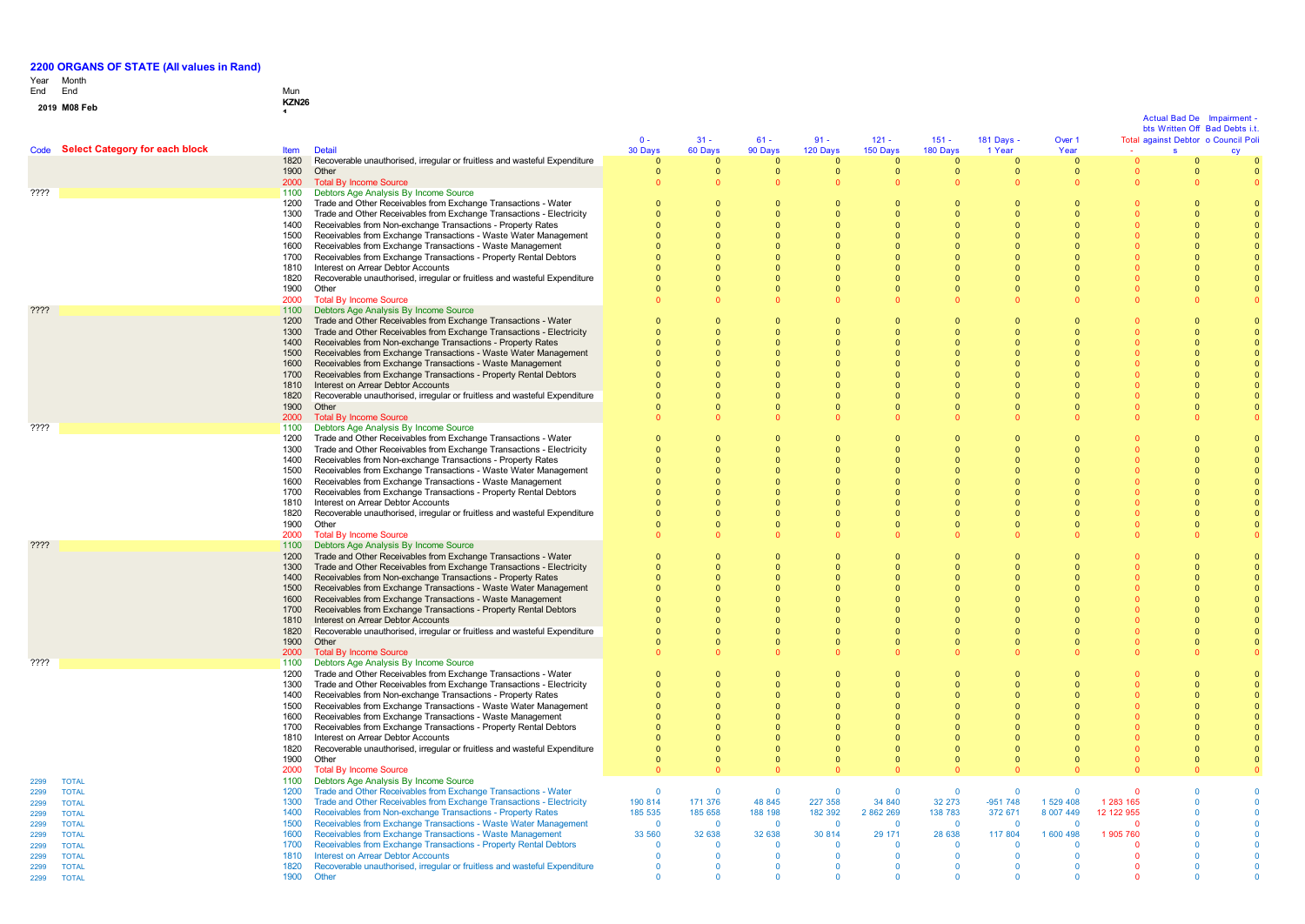| 2200 ORGANS OF STATE (All values in Rand) |              |                             |             |         |         |          |          |          |            |            |            |                                     |  |
|-------------------------------------------|--------------|-----------------------------|-------------|---------|---------|----------|----------|----------|------------|------------|------------|-------------------------------------|--|
| Year Month                                |              |                             |             |         |         |          |          |          |            |            |            |                                     |  |
| End End                                   | Mun          |                             |             |         |         |          |          |          |            |            |            |                                     |  |
| 2019 M08 Feb                              | <b>KZN26</b> |                             |             |         |         |          |          |          |            |            |            |                                     |  |
|                                           |              |                             |             |         |         |          |          |          |            |            |            | Actual Bad De Impairment -          |  |
|                                           |              |                             |             |         |         |          |          |          |            |            |            | bts Written Off Bad Debts i.t.      |  |
|                                           |              |                             | <u>n - </u> | $-31 -$ | 61 -    | $91 -$   | $121 -$  | $151 -$  | 181 Days - | Over 1     |            | Total against Debtor o Council Poli |  |
| Code Select Category for each block       |              | <b>Item</b> Detail          | 30 Days     | 60 Days | 90 Days | 120 Days | 150 Days | 180 Days | 1 Year     | Year       |            |                                     |  |
| 2299 TOTAL                                |              | 2000 Total By Income Source | 409 908     | 389 671 | 269 680 | 440 564  | 2926280  | 199 693  | $-461272$  | 11 137 355 | 15 311 880 |                                     |  |

Notes:

Debt owed by Organs of State includes vacant land zoned for government purposes or registered in the name of the relevant institution<br>Debt owed by public institutions listed in the PFMA Schedules (see attached), must be gr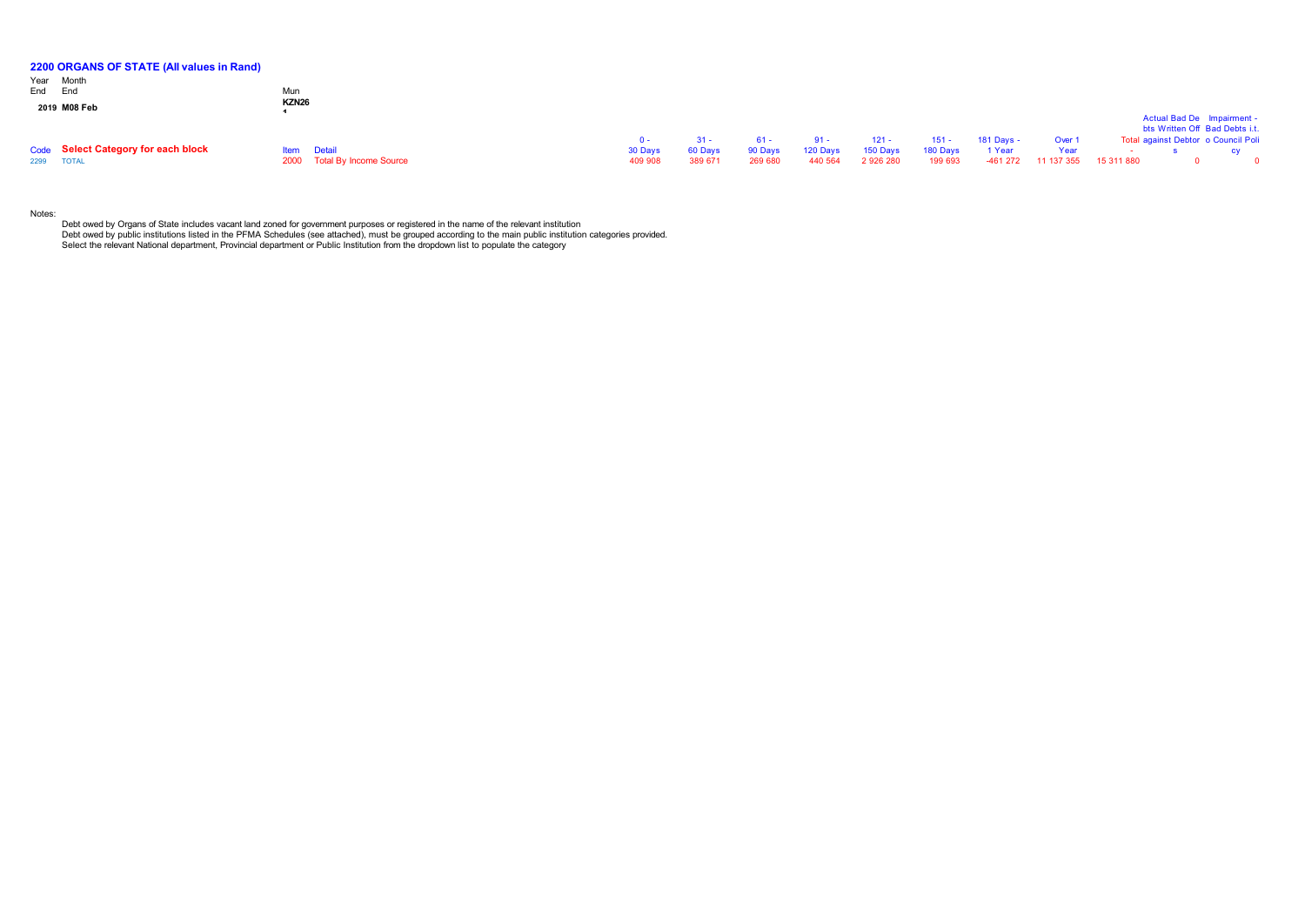# Year End Month End Mun

| -114 |                                                                                        | iviuli i<br><b>KZN26</b> |                                                                                                                                        |                      |                          |                      |                      |                      |                              |                      |                      |                      |                                               |
|------|----------------------------------------------------------------------------------------|--------------------------|----------------------------------------------------------------------------------------------------------------------------------------|----------------------|--------------------------|----------------------|----------------------|----------------------|------------------------------|----------------------|----------------------|----------------------|-----------------------------------------------|
|      | 2019 M08 Feb                                                                           |                          |                                                                                                                                        |                      |                          |                      |                      |                      |                              |                      |                      |                      |                                               |
|      |                                                                                        |                          |                                                                                                                                        |                      |                          |                      |                      |                      |                              |                      |                      |                      | <b>Actual Bad De</b>                          |
|      |                                                                                        |                          |                                                                                                                                        | $0 -$                | $31 -$                   | $61 -$               | $91 -$               | $121 -$              | $151 -$                      | 181 Days -           | Over 1               |                      | bts Written Of<br><b>Total against Debtor</b> |
| Code | Area                                                                                   | <b>Item</b>              | <b>Detail</b>                                                                                                                          | 30 Days              | 60 Days                  | 90 Days              | 120 Days             | 150 Days             | 180 Days                     | 1 Year               | Year                 |                      | s                                             |
| 2301 | Businesses: Municipal Licensed Area                                                    | 1100                     | Debtors Age Analysis By Income Source                                                                                                  |                      |                          |                      |                      |                      |                              |                      |                      |                      |                                               |
|      | Businesses: Municipal Licensed Area                                                    | 1200                     | Trade and Other Receivables from Exchange Transactions - Water                                                                         | $\Omega$             | $\Omega$                 | - 0                  | $\Omega$             | $\overline{0}$       | $\Omega$                     | $\Omega$             | $\Omega$             | $\Omega$             |                                               |
|      | Businesses: Municipal Licensed Area                                                    | 1300                     | Trade and Other Receivables from Exchange Transactions - Electricity                                                                   | 633 478              | 416 590                  | 157 618              | 153 121              | -335 373             | 29 28 6                      | 345 193              | 866 395              | 2 266 308            |                                               |
|      | Businesses: Municipal Licensed Area                                                    | 1400                     | Receivables from Non-exchange Transactions - Property Rates                                                                            | 457 745              | 331 062                  | 298 409              | 281 135              | 301 396              | 278 602                      | 1871817              | 8 627 487            | 12 447 653           |                                               |
|      | Businesses: Municipal Licensed Area                                                    | 1500                     | Receivables from Exchange Transactions - Waste Water Management                                                                        | $\Omega$             | $\Omega$                 | $\Omega$             | $\Omega$             | $\Omega$             | $\Omega$                     | $\Omega$             |                      |                      |                                               |
|      | Businesses: Municipal Licensed Area                                                    | 1600                     | Receivables from Exchange Transactions - Waste Management                                                                              | 47 790               | 36 913                   | 33 918               | 30 527               | 27 631               | 25 230                       | 225 258              | 1818309              | 2 2 4 5 5 7 5        |                                               |
|      | Businesses: Municipal Licensed Area                                                    | 1700                     | Receivables from Exchange Transactions - Property Rental Debtors                                                                       | $\mathbf{0}$         | $\mathbf{0}$             | $\Omega$             | $\mathbf 0$          | $\overline{0}$       | $\mathbf{0}$                 | $\Omega$             |                      |                      |                                               |
|      | Businesses: Municipal Licensed Area                                                    | 1810<br>1820             | Interest on Arrear Debtor Accounts<br>Recoverable unauthorised, irregular or fruitless and wasteful Expenditure                        | $\Omega$<br>$\Omega$ | $\mathbf{0}$<br>$\Omega$ | $\Omega$<br>$\Omega$ | $\Omega$<br>$\Omega$ | $\Omega$<br>$\Omega$ | $\mathbf{0}$<br>$\mathbf{0}$ | $\Omega$<br>$\Omega$ | $\Omega$<br>$\Omega$ |                      |                                               |
|      | Businesses: Municipal Licensed Area<br>Businesses: Municipal Licensed Area             | 1900                     | Other                                                                                                                                  | $\Omega$             | $\Omega$                 | $\Omega$             | $\Omega$             | $\Omega$             | $\Omega$                     | $\Omega$             |                      |                      |                                               |
|      | Businesses: Municipal Licensed Area                                                    | 2000                     | <b>Total By Income Source</b>                                                                                                          | 1 139 012            | 784 565                  | 489 945              | 464<br>783           | $-6345$              | 333 117                      | 2 442 268            | 11 312 191           | 16 959 536           |                                               |
| 2302 | Businesses: Eskom Licensed Area                                                        | 1100                     | Debtors Age Analysis By Income Source                                                                                                  |                      |                          |                      |                      |                      |                              |                      |                      |                      |                                               |
|      | Businesses: Eskom Licensed Area                                                        | 1200                     | Trade and Other Receivables from Exchange Transactions - Water                                                                         | $\Omega$             | $\Omega$                 | $\Omega$             | $\Omega$             | $\Omega$             | $\Omega$                     |                      |                      |                      |                                               |
|      | Businesses: Eskom Licensed Area                                                        | 1300                     | Trade and Other Receivables from Exchange Transactions - Electricity                                                                   |                      | $\Omega$                 |                      |                      | $\Omega$             | $\Omega$                     | $\Omega$             |                      |                      |                                               |
|      | Businesses: Eskom Licensed Area                                                        | 1400                     | Receivables from Non-exchange Transactions - Property Rates                                                                            | $\Omega$             | $\Omega$                 |                      | $\Omega$             | $\Omega$             | $\Omega$                     | $\Omega$             |                      |                      |                                               |
|      | Businesses: Eskom Licensed Area                                                        | 1500                     | Receivables from Exchange Transactions - Waste Water Management                                                                        | $\Omega$             | $\Omega$                 |                      |                      |                      | $\Omega$                     | $\Omega$             |                      |                      |                                               |
|      | Businesses: Eskom Licensed Area                                                        | 1600                     | Receivables from Exchange Transactions - Waste Management                                                                              |                      | $\Omega$                 |                      |                      |                      | $\Omega$                     | $\Omega$             |                      |                      |                                               |
|      | Businesses: Eskom Licensed Area                                                        | 1700                     | Receivables from Exchange Transactions - Property Rental Debtors                                                                       | $\Omega$             | $\Omega$                 | $\Omega$             | $\Omega$             | $\Omega$             | $\Omega$                     | $\Omega$             |                      | $\Omega$             |                                               |
|      | Businesses: Eskom Licensed Area                                                        | 1810                     | Interest on Arrear Debtor Accounts                                                                                                     | $\Omega$             | $\Omega$                 | $\Omega$             | $\Omega$             | $\Omega$             | $\Omega$                     | $\Omega$             |                      | $\Omega$             |                                               |
|      | Businesses: Eskom Licensed Area                                                        | 1820                     | Recoverable unauthorised, irregular or fruitless and wasteful Expenditure                                                              | $\Omega$             | $\Omega$                 | $\Omega$             | $\Omega$             | $\overline{0}$       | $\Omega$                     | $\Omega$             | $\Omega$             | $\Omega$             |                                               |
|      | Businesses: Eskom Licensed Area<br>Businesses: Eskom Licensed Area                     | 1900<br>2000             | Other<br><b>Total By Income Source</b>                                                                                                 | $\Omega$<br>$\Omega$ | $\Omega$<br>$\Omega$     | $\Omega$             | $\Omega$             | $\Omega$<br>$\Omega$ | $\Omega$<br>$\Omega$         | $\Omega$<br>n        | $\Omega$             | $\Omega$<br>$\Omega$ |                                               |
| 2303 | Industrial: Municipal Licensed Area                                                    | 1100                     | Debtors Age Analysis By Income Source                                                                                                  |                      |                          |                      |                      |                      |                              |                      |                      |                      |                                               |
|      | Industrial: Municipal Licensed Area                                                    | 1200                     | Trade and Other Receivables from Exchange Transactions - Water                                                                         | $\Omega$             | $\Omega$                 | $\Omega$             | $\Omega$             | $\Omega$             | $\Omega$                     | $\Omega$             |                      |                      |                                               |
|      | Industrial: Municipal Licensed Area                                                    | 1300                     | Trade and Other Receivables from Exchange Transactions - Electricity                                                                   | $\Omega$             | $\bullet$                | $\Omega$             | $\Omega$             | $\overline{0}$       | $\Omega$                     | $\Omega$             | $\Omega$             |                      |                                               |
|      | Industrial: Municipal Licensed Area                                                    | 1400                     | Receivables from Non-exchange Transactions - Property Rates                                                                            | $\Omega$             | $\Omega$                 | $\Omega$             | $\Omega$             | 0                    | $\Omega$                     | $\Omega$             |                      | $\Omega$             |                                               |
|      | Industrial: Municipal Licensed Area                                                    | 1500                     | Receivables from Exchange Transactions - Waste Water Management                                                                        | $\Omega$             | $\Omega$                 | $\Omega$             | $\Omega$             | $\Omega$             | $\Omega$                     | n                    |                      | $\Omega$             |                                               |
|      | Industrial: Municipal Licensed Area                                                    | 1600                     | Receivables from Exchange Transactions - Waste Management                                                                              | $\Omega$             | $\Omega$                 | $\Omega$             | $\Omega$             | $\Omega$             | $\Omega$                     | $\Omega$             |                      | $\Omega$             |                                               |
|      | Industrial: Municipal Licensed Area                                                    | 1700                     | Receivables from Exchange Transactions - Property Rental Debtors                                                                       | $\Omega$             | $\Omega$                 | $\Omega$             | $\Omega$             | $\Omega$             | $\Omega$                     | $\Omega$             |                      | $\Omega$             |                                               |
|      | Industrial: Municipal Licensed Area                                                    | 1810                     | Interest on Arrear Debtor Accounts                                                                                                     | $\Omega$             | $\mathbf{0}$             | $\Omega$             | $\Omega$             | $\overline{0}$       | $\mathbf{0}$                 | $\Omega$             |                      | $\Omega$             |                                               |
|      | Industrial: Municipal Licensed Area                                                    | 1820                     | Recoverable unauthorised, irregular or fruitless and wasteful Expenditure                                                              |                      | $\mathbf{0}$             | $\Omega$             | $\Omega$             | $\overline{0}$       | $\mathbf{0}$                 | $\Omega$             |                      | $\Omega$             |                                               |
|      | Industrial: Municipal Licensed Area                                                    | 1900                     | Other                                                                                                                                  |                      | $\mathbf{0}$             | $\Omega$             | $\Omega$             | $\overline{0}$       | $\mathbf{0}$                 | $\Omega$             |                      | $\Omega$             |                                               |
|      | Industrial: Municipal Licensed Area                                                    | 2000                     | <b>Total By Income Source</b>                                                                                                          |                      | $\Omega$                 |                      |                      |                      |                              |                      |                      |                      |                                               |
| 2304 | Industrial: Eskom Licensed Area<br>Industrial: Eskom Licensed Area                     | 1100<br>1200             | Debtors Age Analysis By Income Source<br>Trade and Other Receivables from Exchange Transactions - Water                                | $\mathbf{0}$         | $\mathbf{0}$             | $\overline{0}$       | $\mathbf{0}$         | $\overline{0}$       | $\mathbf{0}$                 | $\Omega$             |                      |                      |                                               |
|      | Industrial: Eskom Licensed Area                                                        | 1300                     | Trade and Other Receivables from Exchange Transactions - Electricity                                                                   | $\Omega$             | $\Omega$                 | $\Omega$             | $\Omega$             | $\Omega$             | $\Omega$                     |                      |                      |                      |                                               |
|      | Industrial: Eskom Licensed Area                                                        | 1400                     | Receivables from Non-exchange Transactions - Property Rates                                                                            | $\Omega$             | $\Omega$                 |                      | $\Omega$             | $\Omega$             | $\Omega$                     |                      |                      |                      |                                               |
|      | Industrial: Eskom Licensed Area                                                        | 1500                     | Receivables from Exchange Transactions - Waste Water Management                                                                        |                      | $\Omega$                 | $\Omega$             |                      | $\Omega$             | $\Omega$                     |                      |                      |                      |                                               |
|      | Industrial: Eskom Licensed Area                                                        | 1600                     | Receivables from Exchange Transactions - Waste Management                                                                              | $\Omega$             | $\Omega$                 | $\Omega$             | $\Omega$             | $\Omega$             | $\Omega$                     | $\Omega$             |                      |                      |                                               |
|      | Industrial: Eskom Licensed Area                                                        | 1700                     | Receivables from Exchange Transactions - Property Rental Debtors                                                                       | $\Omega$             | $\Omega$                 | $\Omega$             | $\Omega$             | $\Omega$             | $\Omega$                     |                      |                      |                      |                                               |
|      | Industrial: Eskom Licensed Area                                                        | 1810                     | Interest on Arrear Debtor Accounts                                                                                                     | $\Omega$             | $\Omega$                 | $\Omega$             | $\Omega$             | $\Omega$             | $\Omega$                     | $\Omega$             | $\Omega$             | $\Omega$             |                                               |
|      | Industrial: Eskom Licensed Area                                                        | 1820                     | Recoverable unauthorised, irregular or fruitless and wasteful Expenditure                                                              | $\Omega$             | $\Omega$                 | $\Omega$             | $\Omega$             | $\Omega$             | $\Omega$                     | $\Omega$             | $\Omega$             | $\Omega$             |                                               |
|      | Industrial: Eskom Licensed Area                                                        | 1900                     | Other                                                                                                                                  | $\Omega$             | $\Omega$                 | $\Omega$             | $\Omega$             | $\Omega$             | $\Omega$                     | $\Omega$             | $\Omega$             | $\Omega$             |                                               |
|      | Industrial: Eskom Licensed Area                                                        | 2000                     | <b>Total By Income Source</b>                                                                                                          | $\Omega$             | $\Omega$                 | $\Omega$             |                      | $\Omega$             | $\Omega$                     | n                    |                      | $\Omega$             |                                               |
| 2305 | Mining Companies: Municipal Licensed Area                                              | 1100                     | Debtors Age Analysis By Income Source                                                                                                  | $\Omega$             |                          | $\Omega$             |                      | $\Omega$             | $\Omega$                     |                      |                      |                      |                                               |
|      | Mining Companies: Municipal Licensed Area<br>Mining Companies: Municipal Licensed Area | 1200<br>1300             | Trade and Other Receivables from Exchange Transactions - Water<br>Trade and Other Receivables from Exchange Transactions - Electricity | $\Omega$             | $\Omega$<br>$\Omega$     | $\Omega$             | $\Omega$<br>$\Omega$ | $\Omega$             | $\Omega$                     | $\Omega$<br>$\Omega$ | $\Omega$             | $\Omega$<br>$\Omega$ |                                               |
|      | Mining Companies: Municipal Licensed Area                                              | 1400                     | Receivables from Non-exchange Transactions - Property Rates                                                                            | $\Omega$             | $\Omega$                 | $\Omega$             | $\Omega$             | $\Omega$             | $\Omega$                     | $\Omega$             | $\Omega$             | $\Omega$             |                                               |
|      | Mining Companies: Municipal Licensed Area                                              | 1500                     | Receivables from Exchange Transactions - Waste Water Management                                                                        | $\Omega$             | $\Omega$                 | $\Omega$             | $\Omega$             | $\Omega$             | $\Omega$                     | $\Omega$             |                      | $\Omega$             |                                               |
|      | Mining Companies: Municipal Licensed Area                                              | 1600                     | Receivables from Exchange Transactions - Waste Management                                                                              | $\Omega$             | $\Omega$                 | $\Omega$             | $\Omega$             | $\Omega$             | $\Omega$                     | $\Omega$             | $\Omega$             | $\Omega$             |                                               |
|      | Mining Companies: Municipal Licensed Area                                              | 1700                     | Receivables from Exchange Transactions - Property Rental Debtors                                                                       | $\Omega$             | $\Omega$                 | $\Omega$             | $\Omega$             | $\Omega$             | $\Omega$                     | $\Omega$             | $\Omega$             | $\Omega$             |                                               |
|      | Mining Companies: Municipal Licensed Area                                              | 1810                     | Interest on Arrear Debtor Accounts                                                                                                     | $\Omega$             | $\Omega$                 | $\Omega$             | $\Omega$             | $\Omega$             | $\Omega$                     | $\Omega$             | $\Omega$             | $\Omega$             |                                               |
|      | Mining Companies: Municipal Licensed Area                                              | 1820                     | Recoverable unauthorised, irregular or fruitless and wasteful Expenditure                                                              | $\Omega$             | $\bullet$                | $\Omega$             | $\Omega$             | $\Omega$             | $\Omega$                     | $\Omega$             | $\Omega$             | $\Omega$             |                                               |
|      | Mining Companies: Municipal Licensed Area                                              | 1900                     | Other                                                                                                                                  | $\mathbf{0}$         | $\mathbf{0}$             | $\mathbf{0}$         | $\Omega$             | $\overline{0}$       | $\mathbf{0}$                 | $\overline{0}$       | $\Omega$             | $\Omega$             |                                               |
|      | Mining Companies: Municipal Licensed Area                                              | 2000                     | <b>Total By Income Source</b>                                                                                                          | $\Omega$             | $\mathbf{0}$             | $\Omega$             |                      |                      | $\Omega$                     | 0                    |                      |                      |                                               |
| 2306 | Mining Companies: Eskom Licensed Area                                                  | 1100                     | Debtors Age Analysis By Income Source                                                                                                  |                      |                          |                      |                      |                      |                              |                      |                      |                      |                                               |
|      | Mining Companies: Eskom Licensed Area                                                  | 1200                     | Trade and Other Receivables from Exchange Transactions - Water                                                                         |                      | $\Omega$                 | $\Omega$             | $\Omega$             | $\Omega$             | $\Omega$                     | $\Omega$             |                      |                      |                                               |
|      | Mining Companies: Eskom Licensed Area                                                  | 1300                     | Trade and Other Receivables from Exchange Transactions - Electricity                                                                   | $\mathbf{0}$         | $\mathbf{0}$             | $\mathbf{0}$         | $\overline{0}$       | $\overline{0}$       | $\mathbf{0}$                 | $\overline{0}$       |                      |                      |                                               |
|      | Mining Companies: Eskom Licensed Area                                                  | 1400                     | Receivables from Non-exchange Transactions - Property Rates                                                                            | $\Omega$             | $\Omega$                 | $\Omega$             | $\Omega$             | $\Omega$             | $\Omega$                     | $\Omega$             |                      | $\Omega$             |                                               |
|      | Mining Companies: Eskom Licensed Area<br>Mining Companies: Eskom Licensed Area         | 1500<br>1600             | Receivables from Exchange Transactions - Waste Water Management<br>Receivables from Exchange Transactions - Waste Management           | $\Omega$<br>$\Omega$ | $\Omega$<br>$\Omega$     |                      |                      |                      | $\Omega$<br>$\Omega$         | $\Omega$<br>$\Omega$ |                      | $\Omega$             |                                               |
|      | Mining Companies: Eskom Licensed Area                                                  | 1700                     | Receivables from Exchange Transactions - Property Rental Debtors                                                                       | $\Omega$             | $\Omega$                 | $\Omega$             | $\Omega$             | $\Omega$             | $\Omega$                     | $\Omega$             |                      |                      |                                               |
|      | Mining Companies: Eskom Licensed Area                                                  | 1810                     | Interest on Arrear Debtor Accounts                                                                                                     | $\Omega$             | $\overline{0}$           | $\Omega$             |                      | $\overline{0}$       | $\mathbf{0}$                 | $\Omega$             |                      |                      |                                               |
|      | Mining Companies: Eskom Licensed Area                                                  | 1820                     | Recoverable unauthorised, irregular or fruitless and wasteful Expenditure                                                              |                      | $\overline{0}$           | $\Omega$             |                      | $\overline{0}$       | $\Omega$                     | $\Omega$             |                      |                      |                                               |
|      | Mining Companies: Eskom Licensed Area                                                  | 1900                     | Other                                                                                                                                  | $\Omega$             | $\Omega$                 | $\Omega$             |                      | $\Omega$             | $\Omega$                     | $\Omega$             |                      | $\Omega$             |                                               |
|      | Mining Companies: Eskom Licensed Area                                                  | 2000                     | <b>Total By Income Source</b>                                                                                                          | $\Omega$             | $\Omega$                 |                      |                      |                      | $\Omega$                     |                      |                      | $\Omega$             |                                               |
| 2307 | Embassies and Consulates: Municipal Licensed                                           | 1100                     | Debtors Age Analysis By Income Source                                                                                                  |                      |                          |                      |                      |                      |                              |                      |                      |                      |                                               |
|      | Embassies and Consulates: Municipal Licensed                                           | 1200                     | Trade and Other Receivables from Exchange Transactions - Water                                                                         | $\Omega$             | $\Omega$                 | $\Omega$             | $\Omega$             | $\Omega$             | $\Omega$                     | $\Omega$             | $\Omega$             | $\Omega$             |                                               |

### Act u al B a d D e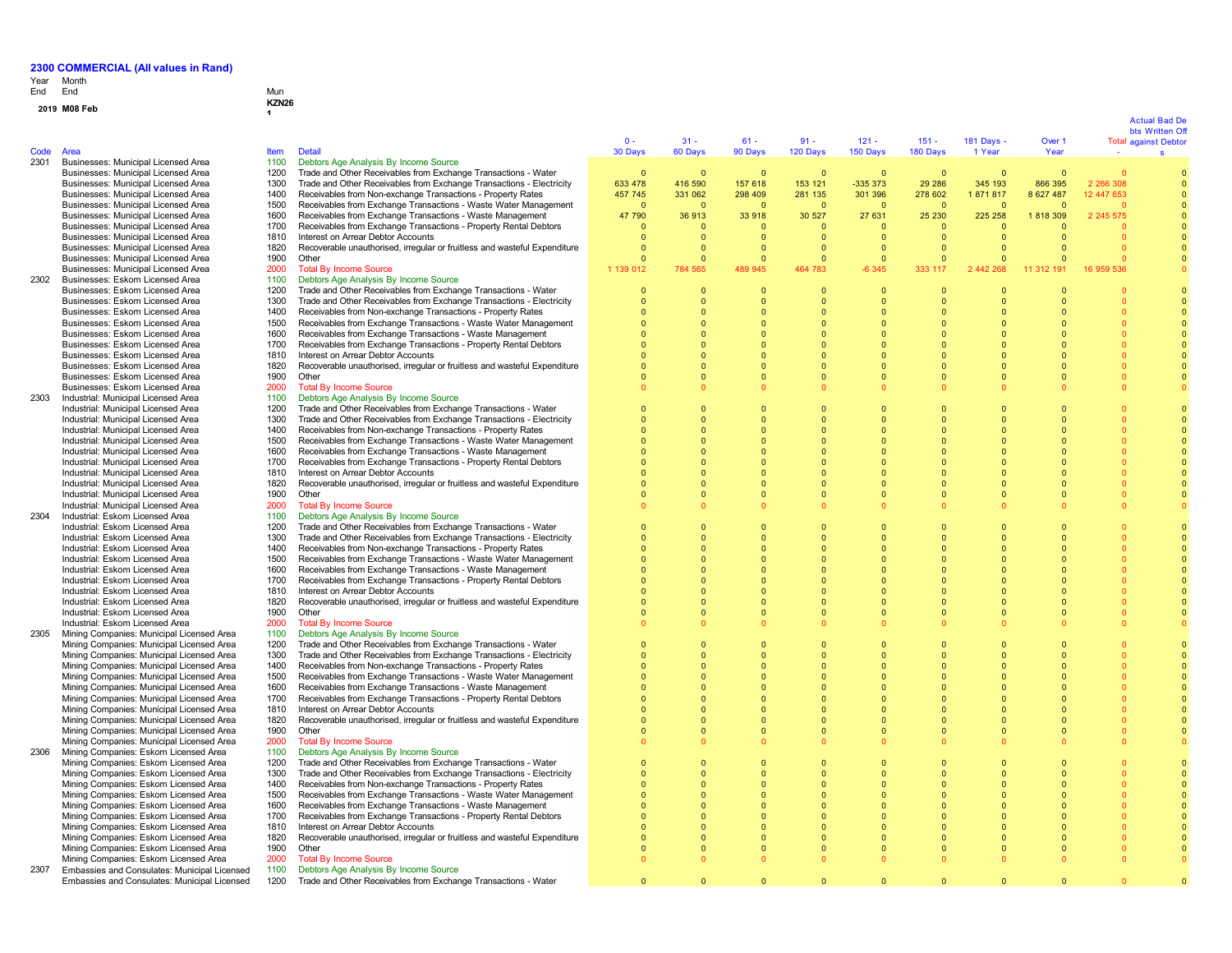### Year Month End End End Mun

## **<sup>2019</sup> M08 Feb KZN26**

### Code Area Item Detail

2301 Businesses: Municipal Licensed Area 1100<br>Businesses: Municipal Licensed Area 1200 Businesses: Municipal Licensed Area 1500<br>Businesses: Municipal Licensed Area 1600 Businesses: Municipal Licensed Area 1700<br>Businesses: Municipal Licensed Area 1810 Businesses: Municipal Licensed Area 1810<br>Businesses: Municipal Licensed Area 1820 Businesses: Municipal Licensed Area

- Businesses: Municipal Licensed Area 2000<br>Businesses: Eskom Licensed Area 2000 2302 Businesses: Eskom Licensed Area 1100<br>Businesses: Eskom Licensed Area 1200 Businesses: Eskom Licensed Area 1400<br>Businesses: Eskom Licensed Area 1500 Businesses: Eskom Licensed Area 1700<br>Businesses: Eskom Licensed Area 1810 Businesses: Eskom Licensed Area 1810<br>Businesses: Eskom Licensed Area 1820 Businesses: Eskom Licensed Area 1900<br>Businesses: Eskom Licensed Area 1900 Businesses: Eskom Licensed Area 2000<br>
Industrial: Municipal Licensed Area 2000 2303 Industrial: Municipal Licensed Area 1100<br>
Industrial: Municipal Licensed Area 1200 Industrial: Municipal Licensed Area
- Industrial: Municipal Licensed Area 1700 Receivables from Exchange Transactions Property Rental Debtors Industrial: Municipal Licensed Area 1810<br>Industrial: Municipal Licensed Area 1820 Industrial: Municipal Licensed Area 1900<br>1900 Industrial: Municipal Licensed Area Industrial: Municipal Licensed Area 2000<br>
Industrial: Eskom Licensed Area 2000 2304 Industrial: Eskom Licensed Area 1100<br>Industrial: Eskom Licensed Area 1200
	- Industrial: Eskom Licensed Area 1700 Receivables from Exchange Transactions Property Rental Debtors<br>1810 Interest on Arrear Debtor Accounts Industrial: Eskom Licensed Area 1810 Interest on Arrear Debtor Accounts<br>
	Industrial: Eskom Licensed Area 1820 Recoverable unauthorised. irregular
- Industrial: Eskom Licensed Area 1900 Other<br>1900 Total By Income Source 1900 Chain By Income Source Industrial: Eskom Licensed Area 2000 Total By Income Source<br>Mining Companies: Municipal Licensed Area 2010 Debtors Age Analysis By Income Source 2305 Mining Companies: Municipal Licensed Area 1100<br>Mining Companies: Municipal Licensed Area 1200
	- Mining Companies: Municipal Licensed Area 1400 Receivables from Non-exchange Transactions Property Rates<br>Mining Companies: Municipal Licensed Area 1500 Receivables from Exchange Transactions Waste Water Mana Mining Companies: Municipal Licensed Area 1500 Receivables from Exchange Transactions - Waste Water Management<br>Mining Companies: Municipal Licensed Area 1600 Receivables from Exchange Transactions - Waste Management Mining Companies: Municipal Licensed Area 1600 Receivables from Exchange Transactions - Waste Management<br>Mining Companies: Municipal Licensed Area 1700 Receivables from Exchange Transactions - Property Rental Debt Mining Companies: Municipal Licensed Area<br>Mining Companies: Municipal Licensed Area
- Mining Companies: Municipal Licensed Area 1900 Other<br>Mining Companies: Municipal Licensed Area 2000 Total By Income Source Mining Companies: Municipal Licensed Area 2000 Total By Income Source<br>Mining Companies: Eskom Licensed Area 1100 Debtors Age Analysis By Income Source 2306 Mining Companies: Eskom Licensed Area 1100<br>Mining Companies: Eskom Licensed Area 1200
- Mining Companies: Eskom Licensed Area 1300 Trade and Other Receivables from Exchange Transactions Electricity<br>Mining Companies: Eskom Licensed Area 1400 Receivables from Non-exchange Transactions Property Rates Mining Companies: Eskom Licensed Area 1400 Receivables from Non-exchange Transactions - Property Rates<br>Mining Companies: Eskom Licensed Area 1500 Receivables from Exchange Transactions - Waste Water Manac Mining Companies: Eskom Licensed Area 1500 Receivables from Exchange Transactions - Waste Water Management<br>Mining Companies: Eskom Licensed Area 1600 Receivables from Exchange Transactions - Waste Management Mining Companies: Eskom Licensed Area 1600 Receivables from Exchange Transactions - Waste Management<br>Mining Companies: Eskom Licensed Area 1700 Receivables from Exchange Transactions - Property Rental Debt Mining Companies: Eskom Licensed Area 1810 Interest on Arrear Debtor Accounts<br>Mining Companies: Eskom Licensed Area 1820 Recoverable unauthorised, irregular Mining Companies: Eskom Licensed Area
- Mining Companies: Eskom Licensed Area 2000 Total By Income Source<br>
Embassies and Consulates: Municipal Licensed 1100 Debtors Age Analysis By 2307 Embassies and Consulates: Municipal Licensed Embassies and Consulates: Municipal Licensed

| <b>IVIUI IU I</b><br>End            | Mun               |                                                                           |
|-------------------------------------|-------------------|---------------------------------------------------------------------------|
| M08 Feb                             | <b>KZN26</b><br>4 |                                                                           |
|                                     |                   |                                                                           |
| Area                                | <b>Item</b>       | <b>Detail</b>                                                             |
| Businesses: Municipal Licensed Area | 1100              | Debtors Age Analysis By Income Source                                     |
| Businesses: Municipal Licensed Area | 1200              | Trade and Other Receivables from Exchange Transactions - Water            |
| Businesses: Municipal Licensed Area | 1300              | Trade and Other Receivables from Exchange Transactions - Electricity      |
| Businesses: Municipal Licensed Area | 1400              | Receivables from Non-exchange Transactions - Property Rates               |
| Businesses: Municipal Licensed Area | 1500              | Receivables from Exchange Transactions - Waste Water Management           |
| Businesses: Municipal Licensed Area | 1600              | Receivables from Exchange Transactions - Waste Management                 |
| Businesses: Municipal Licensed Area | 1700              | Receivables from Exchange Transactions - Property Rental Debtors          |
| Businesses: Municipal Licensed Area | 1810              | Interest on Arrear Debtor Accounts                                        |
| Businesses: Municipal Licensed Area | 1820              | Recoverable unauthorised, irregular or fruitless and wasteful Expenditure |
| Businesses: Municipal Licensed Area | 1900              | Other                                                                     |
| Businesses: Municipal Licensed Area | 2000              | <b>Total By Income Source</b>                                             |
| Businesses: Eskom Licensed Area     | 1100              | Debtors Age Analysis By Income Source                                     |
| Businesses: Eskom Licensed Area     | 1200              | Trade and Other Receivables from Exchange Transactions - Water            |
| Businesses: Eskom Licensed Area     | 1300              | Trade and Other Receivables from Exchange Transactions - Electricity      |
| Businesses: Eskom Licensed Area     | 1400              | Receivables from Non-exchange Transactions - Property Rates               |
| Businesses: Eskom Licensed Area     | 1500              | Receivables from Exchange Transactions - Waste Water Management           |
| Businesses: Eskom Licensed Area     | 1600              | Receivables from Exchange Transactions - Waste Management                 |
| Businesses: Eskom Licensed Area     | 1700              | Receivables from Exchange Transactions - Property Rental Debtors          |
| Businesses: Eskom Licensed Area     | 1810              | Interest on Arrear Debtor Accounts                                        |
| Businesses: Eskom Licensed Area     | 1820              | Recoverable unauthorised, irregular or fruitless and wasteful Expenditure |
| Businesses: Eskom Licensed Area     | 1900              | Other                                                                     |
| Businesses: Eskom Licensed Area     | 2000              | <b>Total By Income Source</b>                                             |
| Industrial: Municipal Licensed Area | 1100              | Debtors Age Analysis By Income Source                                     |
| Industrial: Municipal Licensed Area | 1200              | Trade and Other Receivables from Exchange Transactions - Water            |
| Industrial: Municipal Licensed Area | 1300              | Trade and Other Receivables from Exchange Transactions - Electricity      |
| Industrial: Municipal Licensed Area | 1400              | Receivables from Non-exchange Transactions - Property Rates               |
| Industrial: Municipal Licensed Area | 1500              | Receivables from Exchange Transactions - Waste Water Management           |
| Industrial: Municipal Licensed Area | 1600              | Receivables from Exchange Transactions - Waste Management                 |
| Industrial: Municipal Licensed Area | 1700              | Receivables from Exchange Transactions - Property Rental Debtors          |
| Industrial: Municipal Licensed Area | 1810              | Interest on Arrear Debtor Accounts                                        |
| Industrial: Municipal Licensed Area | 1820              | Recoverable unauthorised, irregular or fruitless and wasteful Expenditure |
| Industrial: Municipal Licensed Area | 1900              | Other                                                                     |
| Industrial: Municipal Licensed Area | 2000              | <b>Total By Income Source</b>                                             |
| Industrial: Eskom Licensed Area     | 1100              | Debtors Age Analysis By Income Source                                     |

- 
- 

- 
- Industrial: Eskom Licensed Area 1200 Trade and Other Receivables from Exchange Transactions Water<br>1200 Trade and Other Receivables from Exchange Transactions Electri
- Industrial: Eskom Licensed Area 1300 Trade and Other Receivables from Exchange Transactions Electricity<br>1400 Receivables from Non-exchange Transactions Property Rates
- Industrial: Eskom Licensed Area 1400 Receivables from Non-exchange Transactions Property Rates<br>1500 Receivables from Exchange Transactions Waste Water Mana
- Industrial: Eskom Licensed Area 1500 Receivables from Exchange Transactions Waste Water Management<br>1600 Receivables from Exchange Transactions Waste Management
- Industrial: Eskom Licensed Area 1600 Receivables from Exchange Transactions Waste Management<br>1600 Receivables from Exchange Transactions Property Rental Debt<br>1700 Receivables from Exchange Transactions Property Renta
	-
	- 1820 Recoverable unauthorised, irregular or fruitless and wasteful Expenditure
	-

- 
- Mining Companies: Municipal Licensed Area 1200 Trade and Other Receivables from Exchange Transactions Water<br>Mining Companies: Municipal Licensed Area 1300 Trade and Other Receivables from Exchange Transactions Electr
	- Mining Companies: Municipal Licensed Area 1300 Trade and Other Receivables from Exchange Transactions Electricity
	-
	-
	-
	- 1700 Receivables from Exchange Transactions Property Rental Debtors<br>1810 Interest on Arrear Debtor Accounts
	-
	- 1820 Recoverable unauthorised, irregular or fruitless and wasteful Expenditure<br>1900 Other
	-
	-
	- Trade and Other Receivables from Exchange Transactions Water
	-
	-
	-
	- Receivables from Exchange Transactions Property Rental Debtors
	-
	-
	- 1820 Recoverable unauthorised, irregular or fruitless and wasteful Expenditure<br>1900 Other
	-
	- Debtors Age Analysis By Income Source
	- 1200 Trade and Other Receivables from Exchange Transactions Water

### Impairment - Bad Debts i.t. o Council Poli cy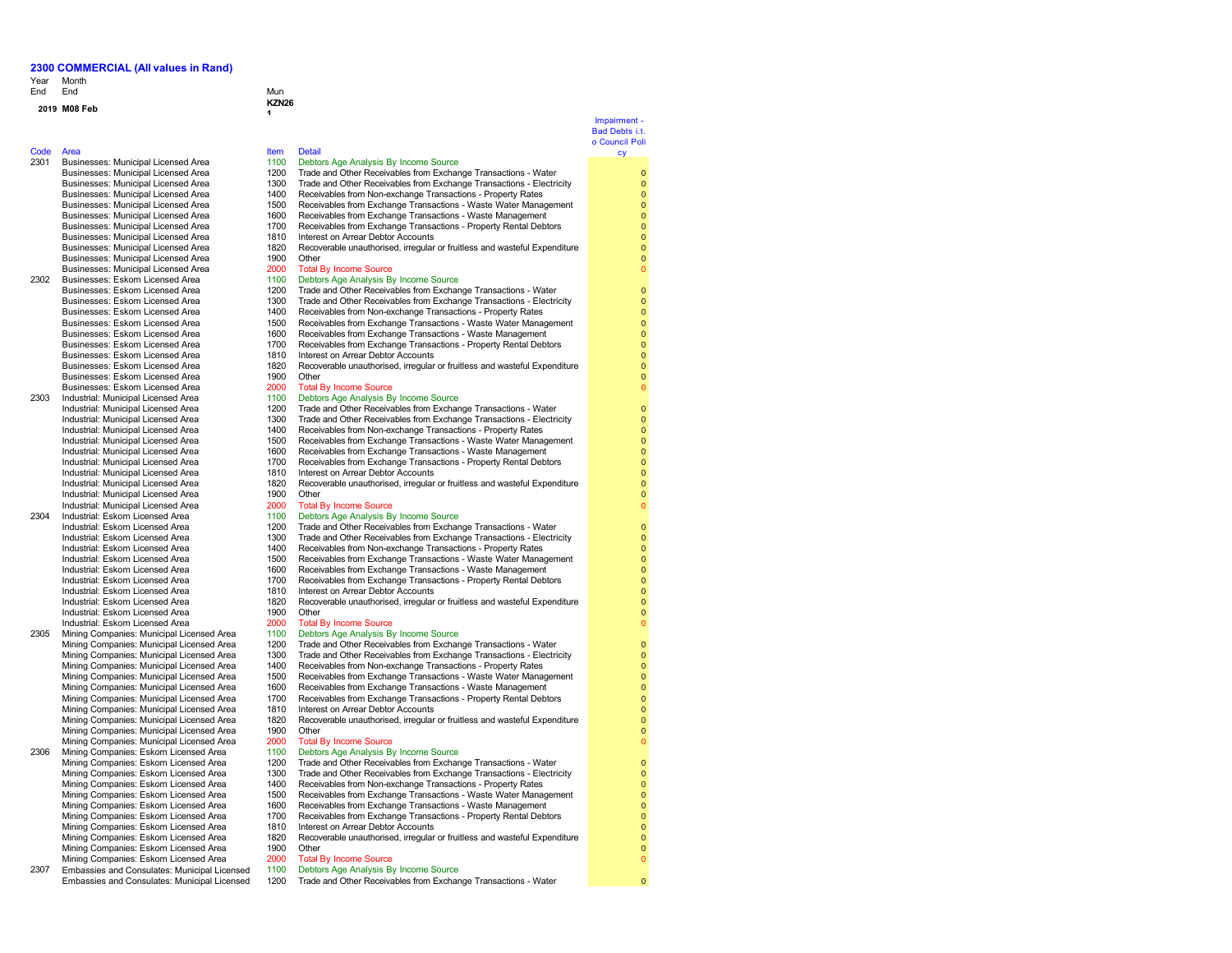# Year End Month End Mun

|              | KZN <sub>26</sub> |
|--------------|-------------------|
| 2019 M08 Feb |                   |

| Code | Area                                               | <b>Item</b> | <b>Detail</b>                                                             | $0 -$<br>30 Days | $31 -$<br>60 Days    | $61 -$<br>90 Days    | $91 -$<br>120 Days | $121 -$<br>150 Days | $151 -$<br>180 Days | 181 Days -<br>1 Year | Over 1<br>Year |               | bts Written Of<br><b>Total against Debtor</b><br>s |
|------|----------------------------------------------------|-------------|---------------------------------------------------------------------------|------------------|----------------------|----------------------|--------------------|---------------------|---------------------|----------------------|----------------|---------------|----------------------------------------------------|
|      |                                                    | 1300        | Trade and Other Receivables from Exchange Transactions - Electricity      | $\Omega$         | $\Omega$             | $\Omega$             | $\Omega$           | $\Omega$            | $\Omega$            | n                    | $\Omega$       | $\sqrt{ }$    |                                                    |
|      | Embassies and Consulates: Municipal Licensed       | 1400        |                                                                           | $\Omega$         | $\Omega$             | $\Omega$             | $\Omega$           | $\Omega$            | $\Omega$            | $\Omega$             |                | $\Omega$      |                                                    |
|      | Embassies and Consulates: Municipal Licensed       |             | Receivables from Non-exchange Transactions - Property Rates               | $\Omega$         |                      |                      |                    | $\Omega$            | $\Omega$            |                      |                |               |                                                    |
|      | Embassies and Consulates: Municipal Licensed       | 1500        | Receivables from Exchange Transactions - Waste Water Management           | $\Omega$         | $\Omega$<br>$\Omega$ | $\Omega$<br>$\Omega$ |                    | $\Omega$            | $\Omega$            | n<br>n               |                |               |                                                    |
|      | Embassies and Consulates: Municipal Licensed       | 1600        | Receivables from Exchange Transactions - Waste Management                 |                  |                      |                      |                    |                     |                     |                      |                |               |                                                    |
|      | Embassies and Consulates: Municipal Licensed       | 1700        | Receivables from Exchange Transactions - Property Rental Debtors          |                  | $\Omega$             |                      |                    |                     | $\Omega$            |                      |                |               |                                                    |
|      | Embassies and Consulates: Municipal Licensed       | 1810        | Interest on Arrear Debtor Accounts                                        |                  | $\Omega$             |                      |                    |                     | $\Omega$            |                      |                |               |                                                    |
|      | Embassies and Consulates: Municipal Licensed       | 1820        | Recoverable unauthorised, irregular or fruitless and wasteful Expenditure |                  | $\Omega$             | $\Omega$             |                    | $\Omega$            | $\Omega$            | n                    |                |               |                                                    |
|      | Embassies and Consulates: Municipal Licensed       | 1900        | Other                                                                     |                  | $\Omega$             | $\Omega$             |                    | $\Omega$            | $\Omega$            | $\Omega$             |                |               |                                                    |
|      | Embassies and Consulates: Municipal Licensed       | 2000        | <b>Total By Income Source</b>                                             | $\Omega$         | $\Omega$             | $\Omega$             |                    | $\Omega$            | $\Omega$            |                      |                | $\Omega$      |                                                    |
| 2308 | Embassies and Consulates: Eskom Licensed Area 1100 |             | Debtors Age Analysis By Income Source                                     |                  |                      |                      |                    |                     |                     |                      |                |               |                                                    |
|      | Embassies and Consulates: Eskom Licensed Area 1200 |             | Trade and Other Receivables from Exchange Transactions - Water            | $\Omega$         | $\Omega$             | $\Omega$             | $\Omega$           | $\Omega$            | $\Omega$            |                      |                |               |                                                    |
|      | Embassies and Consulates: Eskom Licensed Area 1300 |             | Trade and Other Receivables from Exchange Transactions - Electricity      | $\Omega$         | $\Omega$             | $\Omega$             |                    | $\Omega$            | $\Omega$            |                      |                |               |                                                    |
|      | Embassies and Consulates: Eskom Licensed Area 1400 |             | Receivables from Non-exchange Transactions - Property Rates               | $\Omega$         | $\Omega$             | $\Omega$             |                    | $\Omega$            | $\Omega$            | $\Omega$             |                |               |                                                    |
|      | Embassies and Consulates: Eskom Licensed Area 1500 |             | Receivables from Exchange Transactions - Waste Water Management           | $\Omega$         | $\Omega$             |                      |                    |                     | $\Omega$            | n                    |                |               |                                                    |
|      | Embassies and Consulates: Eskom Licensed Area 1600 |             | Receivables from Exchange Transactions - Waste Management                 |                  | $\Omega$             |                      |                    |                     | $\Omega$            |                      |                |               |                                                    |
|      | Embassies and Consulates: Eskom Licensed Area 1700 |             | Receivables from Exchange Transactions - Property Rental Debtors          |                  | $\Omega$             | $\Omega$             |                    | $\Omega$            | $\Omega$            |                      |                |               |                                                    |
|      | Embassies and Consulates: Eskom Licensed Area 1810 |             | Interest on Arrear Debtor Accounts                                        |                  | $\Omega$             |                      |                    |                     | $\Omega$            |                      |                |               |                                                    |
|      | Embassies and Consulates: Eskom Licensed Area 1820 |             | Recoverable unauthorised, irregular or fruitless and wasteful Expenditure |                  | $\Omega$             | $\Omega$             |                    | $\Omega$            | $\Omega$            |                      |                |               |                                                    |
|      | Embassies and Consulates: Eskom Licensed Area 1900 |             | Other                                                                     | $\Omega$         | $\Omega$             | $\Omega$             | $\Omega$           | $\Omega$            | $\Omega$            | $\Omega$             |                |               |                                                    |
|      | Embassies and Consulates: Eskom Licensed Area 2000 |             | <b>Total By Income Source</b>                                             |                  | $\Omega$             |                      |                    |                     | $\Omega$            |                      |                |               |                                                    |
| 2309 | Other: Municipal Licensed Area                     | 1100        | Debtors Age Analysis By Income Source                                     |                  |                      |                      |                    |                     |                     |                      |                |               |                                                    |
|      | Other: Municipal Licensed Area                     | 1200        | Trade and Other Receivables from Exchange Transactions - Water            | - 0              | $\Omega$             | $\Omega$             | $\Omega$           | $\Omega$            | $\Omega$            |                      |                |               |                                                    |
|      | Other: Municipal Licensed Area                     | 1300        | Trade and Other Receivables from Exchange Transactions - Electricity      | $\Omega$         | $\Omega$             | $\Omega$             |                    | $\Omega$            | $\Omega$            | n                    |                |               |                                                    |
|      | Other: Municipal Licensed Area                     | 1400        | Receivables from Non-exchange Transactions - Property Rates               | $\Omega$         | $\Omega$             | $\Omega$             |                    | $\Omega$            | $\Omega$            | $\Omega$             |                |               |                                                    |
|      | Other: Municipal Licensed Area                     | 1500        | Receivables from Exchange Transactions - Waste Water Management           | $\Omega$         | $\Omega$             | $\Omega$             |                    | $\Omega$            | $\Omega$            | $\Omega$             |                |               |                                                    |
|      | Other: Municipal Licensed Area                     | 1600        | Receivables from Exchange Transactions - Waste Management                 |                  | $\Omega$             |                      |                    |                     | $\Omega$            |                      |                |               |                                                    |
|      | Other: Municipal Licensed Area                     | 1700        | Receivables from Exchange Transactions - Property Rental Debtors          |                  | $\Omega$             | $\Omega$             |                    | $\Omega$            | $\Omega$            |                      |                |               |                                                    |
|      | Other: Municipal Licensed Area                     | 1810        | Interest on Arrear Debtor Accounts                                        |                  | $\Omega$             | $\Omega$             |                    | $\Omega$            | $\Omega$            |                      |                |               |                                                    |
|      | Other: Municipal Licensed Area                     | 1820        | Recoverable unauthorised, irregular or fruitless and wasteful Expenditure |                  | $\Omega$             |                      |                    | $\Omega$            | $\Omega$            |                      |                |               |                                                    |
|      | Other: Municipal Licensed Area                     | 1900        | Other                                                                     |                  | $\Omega$             | $\Omega$             | $\Omega$           | $\Omega$            | $\Omega$            |                      |                | $\Omega$      |                                                    |
|      | Other: Municipal Licensed Area                     | 2000        | <b>Total By Income Source</b>                                             | $\Omega$         | $\Omega$             | $\Omega$             |                    | $\Omega$            | $\Omega$            |                      |                | $\Omega$      |                                                    |
| 2310 | Other: Eskom Licensed Area                         | 1100        | Debtors Age Analysis By Income Source                                     |                  |                      |                      |                    |                     |                     |                      |                |               |                                                    |
|      | Other: Eskom Licensed Area                         | 1200        | Trade and Other Receivables from Exchange Transactions - Water            | $\Omega$         | $\Omega$             | $\Omega$             |                    | $\Omega$            | $\Omega$            |                      |                |               |                                                    |
|      | Other: Eskom Licensed Area                         | 1300        | Trade and Other Receivables from Exchange Transactions - Electricity      | $\Omega$         | $\Omega$             | $\Omega$             | $\Omega$           | $\Omega$            | $\Omega$            | $\Omega$             |                |               |                                                    |
|      | Other: Eskom Licensed Area                         | 1400        | Receivables from Non-exchange Transactions - Property Rates               | $\Omega$         | $\Omega$             |                      |                    |                     | $\Omega$            |                      |                |               |                                                    |
|      | Other: Eskom Licensed Area                         | 1500        | Receivables from Exchange Transactions - Waste Water Management           | $\Omega$         | $\Omega$             |                      |                    |                     | $\Omega$            |                      |                |               |                                                    |
|      | Other: Eskom Licensed Area                         | 1600        | Receivables from Exchange Transactions - Waste Management                 | $\Omega$         | $\Omega$             | $\Omega$             |                    | $\Omega$            | $\Omega$            | $\Omega$             |                |               |                                                    |
|      | Other: Eskom Licensed Area                         | 1700        | Receivables from Exchange Transactions - Property Rental Debtors          |                  | $\Omega$             |                      |                    |                     |                     |                      |                |               |                                                    |
|      | Other: Eskom Licensed Area                         | 1810        | Interest on Arrear Debtor Accounts                                        | $\Omega$         | $\Omega$             | $\Omega$             |                    | $\Omega$            | $\Omega$            |                      |                |               |                                                    |
|      | Other: Eskom Licensed Area                         | 1820        | Recoverable unauthorised, irregular or fruitless and wasteful Expenditure | $\Omega$         | $\Omega$             | $\Omega$             |                    | $\Omega$            | $\Omega$            | $\Omega$             |                |               |                                                    |
|      | Other: Eskom Licensed Area                         | 1900        | Other                                                                     | $\Omega$         | $\Omega$             |                      |                    | $\Omega$            | $\Omega$            |                      |                |               |                                                    |
|      | Other: Eskom Licensed Area                         | 2000        | <b>Total By Income Source</b>                                             | $\Omega$         | $\Omega$             |                      |                    | $\cap$              | $\Omega$            |                      |                |               |                                                    |
| 2399 | <b>TOTAL</b>                                       | 1100        | Debtors Age Analysis By Income Source                                     |                  |                      |                      |                    |                     |                     |                      |                |               |                                                    |
|      | <b>TOTAL</b>                                       | 1200        | Trade and Other Receivables from Exchange Transactions - Water            | $\Omega$         | $\Omega$             | $\Omega$             | $\Omega$           | $\Omega$            | $\Omega$            | $\Omega$             |                |               |                                                    |
|      | <b>TOTAL</b>                                       | 1300        | Trade and Other Receivables from Exchange Transactions - Electricity      | 633 478          | 416 590              | 157 618              | 153 121            | $-335373$           | 29 28 6             | 345 193              | 866 395        | 2 266 308     |                                                    |
|      | <b>TOTAL</b>                                       | 1400        | Receivables from Non-exchange Transactions - Property Rates               | 457 745          | 331 062              | 298 409              | 281 135            | 301 396             | 278 602             | 1871817              | 8 627 487      | 12 447 653    |                                                    |
|      | <b>TOTAL</b>                                       | 1500        | Receivables from Exchange Transactions - Waste Water Management           | $\overline{0}$   | $\mathbf{0}$         | $\Omega$             | $\Omega$           | $\overline{0}$      | $\Omega$            | $\Omega$             |                |               |                                                    |
|      | <b>TOTAL</b>                                       | 1600        | Receivables from Exchange Transactions - Waste Management                 | 47 790           | 36 913               | 33 918               | 30 527             | 27 631              | 25 230              | 225 258              | 1818309        | 2 2 4 5 5 7 5 |                                                    |
|      | <b>TOTAL</b>                                       | 1700        | Receivables from Exchange Transactions - Property Rental Debtors          | $\Omega$         | $\Omega$             | $\Omega$             | $\Omega$           | $\Omega$            | $\Omega$            | $\Omega$             |                | c             |                                                    |
|      | <b>TOTAL</b>                                       | 1810        | <b>Interest on Arrear Debtor Accounts</b>                                 | $\Omega$         | $\Omega$             | $\Omega$             | $\Omega$           | $\Omega$            | $\Omega$            | $\Omega$             |                |               |                                                    |
|      | <b>TOTAL</b>                                       | 1820        | Recoverable unauthorised, irregular or fruitless and wasteful Expenditure | $\Omega$         | $\Omega$             | $\Omega$             | $\Omega$           | $\Omega$            | $\Omega$            | $\Omega$             |                |               |                                                    |
|      | <b>TOTAL</b>                                       | 1900        | Other                                                                     | $\Omega$         | $\Omega$             | $\overline{0}$       | $\Omega$           | $\Omega$            | $\Omega$            | O                    | $\Omega$       |               |                                                    |
|      | <b>TOTAL</b>                                       | 2000        | <b>Total By Income Source</b>                                             | 1 139 012        | 784 565              | 489 945              | 464 783            | $-6345$             | 333 117             | 2 442 268            | 11 312 191     | 16 959 536    |                                                    |

Notes:

Municipal and Eskom licensed areas refer to the debt owed to the municipality on commercial properties situated in those areas which includes vacant land<br>Other includes educational institutions (crèches, school, universiti

# Actual Bad De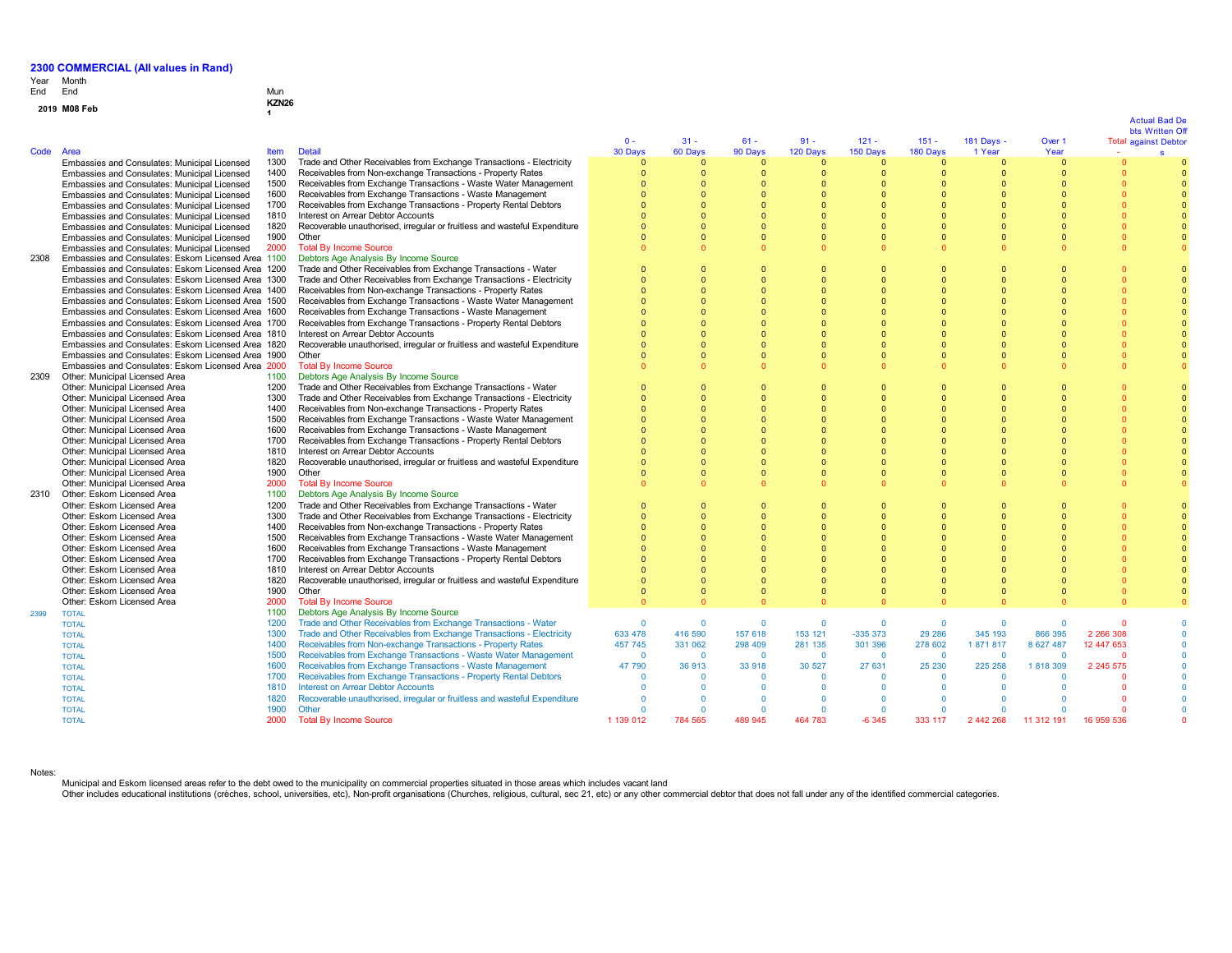Year Month End End End Mun

## **<sup>2019</sup> M08 Feb KZN26**

Code Area<br>Embassies and Consulates: Municipal Licensed 1300 Trade Embassies and Consulates: Municipal Licensed Embassies and Consulates: Municipal Licensed Embassies and Consulates: Municipal Licensed Embassies and Consulates: Municipal Licensed Embassies and Consulates: Municipal Licensed Embassies and Consulates: Municipal Licensed Embassies and Consulates: Municipal Licensed Embassies and Consulates: Municipal Licensed Embassies and Consulates: Municipal Licensed 2308 Embassies and Consulates: Eskom Licensed Area 1100 Debtors Age Analysis By Income Source Embassies and Consulates: Eskom Licensed Area 12 Embassies and Consulates: Eskom Licensed Area 13 Embassies and Consulates: Eskom Licensed Area, 1400 Received Recentles from Non-Embassies and Consulates: Eskom Licensed Area 15 Embassies and Consulates: Eskom Licensed Area 1600 Embassies and Consulates: Eskom Licensed Area 17 Embassies and Consulates: Eskom Licensed Area 18 Embassies and Consulates: Eskom Licensed Area 18 Embassies and Consulates: Eskom Licensed Area 19 Embassies and Consulates: Eskom Licensed Area 20 2309 Other: Municipal Licensed Area 1100 Debtors Age Analysis By Income Source Source Source Source Source Source Source Source Source Source Source Source Source Source Source Source Source Source Source Source Source Sou Other: Municipal Licensed Area 1200 Trade and Other Receives from Exchange Transactions - Management - Water Transactions - Water Transactions - Water Transactions - Water Transactions - Water Transactions - Water Transact Other: Municipal Licensed Area 1300 Trade and Other Receives from Exchange Transactions - Electricity - Electricity - Electricity - Electricity - Electricity - Electricity - Electricity - Electricity - Electricity - Electr Other: Municipal Licensed Area 1400 Received Area 1400 Received Area 1400 Received Area 1500 Received Area 1500 Received Area 1500 Received Area 1500 Received Area 1500 Received Area 1500 Received Area 1500 Received Area 1 Other: Municipal Licensed Area 1500 Receives from Exchange Transactions - Management - Waste Management Management Management of Management Management Management Management Management Management Management Management Manag Other: Municipal Licensed Area Other: Municipal Licensed Area 17<br>Other: Municipal Licensed Area 18 Other: Municipal Licensed Area Other: Municipal Licensed Area 18<br>2020 Recoverable unauthorised, include unauthorised, include the wasteful Expenditure and wasteful Expenditure Other: Municipal Licensed Area 19<br>Other: Municipal Licensed Area 20 Other: Municipal Licensed Area 2310 Other: Eskom Licensed Area 11<br>1100 Other: Eskom Licensed Area 12 Other: Eskom Licensed Area 12<br>Other: Eskom Licensed Area 1200 Transactions - Water Transactions - Water Other: Eskom Licensed Area 13<br>1300 Other: Eskom Licensed Area Other: Eskom Licensed Area 14<br>1500 Other: Eskom Licensed Area 15 Other: Eskom Licensed Area Other: Eskom Licensed Area 16<br>
1600 Received Area 17<br>
17 Other: Eskom Licensed Area 17<br>1700 Received Area 1800 Rental Debtors - Property Rental Debtors - Property Rental Debtors - Property Rental D Other: Eskom Licensed Area 18<br>
Other: Eskom Licensed Area 18 Other: Eskom Licensed Area 18<br>2020 Recoverable unauthorised, include unauthorised, include the manufacture of the U Other: Eskom Licensed Area Other: Eskom Licensed Area 2000 Total By Income Source Source Source Source Source Source Source Source Source 2399 TOTAL 1100 Debtors Age Analysis By Income Source TOTAL 1810 Interest on Arrear Debtor Accounts TOTAL 1900 Other

**1**

### Impairment - Bad Debts i.t. o Council Poli cy

1300 Trade and Other Receivables from Exchange Transactions - Electricity<br>1400 Receivables from Non-exchange Transactions - Property Rates

- 1400 Receivables from Non-exchange Transactions Property Rates
- 1500 Receivables from Exchange Transactions Waste Water Management<br>1600 Receivables from Exchange Transactions Waste Management 1600 Receivables from Exchange Transactions - Waste Management
- 1700 Receivables from Exchange Transactions Property Rental Debtors<br>1810 Interest on Arrear Debtor Accounts
- 1810 Interest on Arrear Debtor Accounts<br>1820 Recoverable unauthorised. irregular Recoverable unauthorised, irregular or fruitless and wasteful Expenditure
- 1900 Other<br>2000 Total

## **Total By Income Source**<br>Debters Age Anglusia By Income Source

| Ellibassies and Consulates. Eskurii Licensed Area TT00 |      | Deplois Age Arialysis by income Source                                    |  |
|--------------------------------------------------------|------|---------------------------------------------------------------------------|--|
| Embassies and Consulates: Eskom Licensed Area 1200     |      | Trade and Other Receivables from Exchange Transactions - Water            |  |
| Embassies and Consulates: Eskom Licensed Area 1300     |      | Trade and Other Receivables from Exchange Transactions - Electricity      |  |
| Embassies and Consulates: Eskom Licensed Area 1400     |      | Receivables from Non-exchange Transactions - Property Rates               |  |
| Embassies and Consulates: Eskom Licensed Area 1500     |      | Receivables from Exchange Transactions - Waste Water Management           |  |
| Embassies and Consulates: Eskom Licensed Area 1600     |      | Receivables from Exchange Transactions - Waste Management                 |  |
| Embassies and Consulates: Eskom Licensed Area 1700     |      | Receivables from Exchange Transactions - Property Rental Debtors          |  |
| Embassies and Consulates: Eskom Licensed Area 1810     |      | Interest on Arrear Debtor Accounts                                        |  |
| Embassies and Consulates: Eskom Licensed Area 1820     |      | Recoverable unauthorised, irregular or fruitless and wasteful Expenditure |  |
| Embassies and Consulates: Eskom Licensed Area 1900     |      | Other                                                                     |  |
| Embassies and Consulates: Eskom Licensed Area 2000     |      | <b>Total By Income Source</b>                                             |  |
| Other: Municipal Licensed Area                         | 1100 | Debtors Age Analysis By Income Source                                     |  |
| Other: Municipal Licensed Area                         | 1200 | Trade and Other Receivables from Exchange Transactions - Water            |  |
| Other: Municipal Licensed Area                         | 1300 | Trade and Other Receivables from Exchange Transactions - Electricity      |  |
| Other: Municipal Licensed Area                         | 1400 | Receivables from Non-exchange Transactions - Property Rates               |  |
| Other: Municipal Licensed Area                         | 1500 | Receivables from Exchange Transactions - Waste Water Management           |  |
| Other: Municipal Licensed Area                         | 1600 | Receivables from Exchange Transactions - Waste Management                 |  |
| Other: Municipal Licensed Area                         | 1700 | Receivables from Exchange Transactions - Property Rental Debtors          |  |
| Other: Municipal Licensed Area                         | 1810 | Interest on Arrear Debtor Accounts                                        |  |
| Other: Municipal Licensed Area                         | 1820 | Recoverable unauthorised, irregular or fruitless and wasteful Expenditure |  |
| Other: Municipal Licensed Area                         | 1900 | Other                                                                     |  |
| Other: Municipal Licensed Area                         | 2000 | <b>Total By Income Source</b>                                             |  |
| Other: Eskom Licensed Area                             | 1100 | Debtors Age Analysis By Income Source                                     |  |
| Other: Eskom Licensed Area                             | 1200 | Trade and Other Receivables from Exchange Transactions - Water            |  |
| Other: Eskom Licensed Area                             | 1300 | Trade and Other Receivables from Exchange Transactions - Electricity      |  |
| Other: Eskom Licensed Area                             | 1400 | Receivables from Non-exchange Transactions - Property Rates               |  |
| Other: Eskom Licensed Area                             | 1500 | Receivables from Exchange Transactions - Waste Water Management           |  |
| Other: Eskom Licensed Area                             | 1600 | Receivables from Exchange Transactions - Waste Management                 |  |
| Other: Eskom Licensed Area                             | 1700 | Receivables from Exchange Transactions - Property Rental Debtors          |  |
| Other: Eskom Licensed Area                             | 1810 | Interest on Arrear Debtor Accounts                                        |  |
| Other: Eskom Licensed Area                             | 1820 | Recoverable unauthorised, irregular or fruitless and wasteful Expenditure |  |
| Other: Eskom Licensed Area                             | 1900 | Other                                                                     |  |
| Other: Eskom Licensed Area                             | 2000 | <b>Total By Income Source</b>                                             |  |
| <b>TOTAL</b>                                           | 1100 | Debtors Age Analysis By Income Source                                     |  |
| TOTAL                                                  | 1200 | Trade and Other Receivables from Exchange Transactions - Water            |  |
| <b>TOTAL</b>                                           | 1300 | Trade and Other Receivables from Exchange Transactions - Electricity      |  |
| <b>TOTAL</b>                                           | 1400 | Receivables from Non-exchange Transactions - Property Rates               |  |
| <b>TOTAL</b>                                           | 1500 | Receivables from Exchange Transactions - Waste Water Management           |  |
| <b>TOTAL</b>                                           | 1600 | Receivables from Exchange Transactions - Waste Management                 |  |
| <b>TOTAL</b>                                           | 1700 | Receivables from Exchange Transactions - Property Rental Debtors          |  |
| <b>TOTAL</b>                                           | 1810 | <b>Interest on Arrear Debtor Accounts</b>                                 |  |
| <b>TOTAL</b>                                           | 1820 | Recoverable unauthorised, irregular or fruitless and wasteful Expenditure |  |

### Notes:

Municipal and Eskom licensed areas refer to the debt owed to the municipality on commercial properties situated in those areas which i Other includes educational institutions (crèches, school, universities, etc), Non-profit organisations (Churches, religious, cultural, sec 21

TOTAL 2000 Total By Income Source